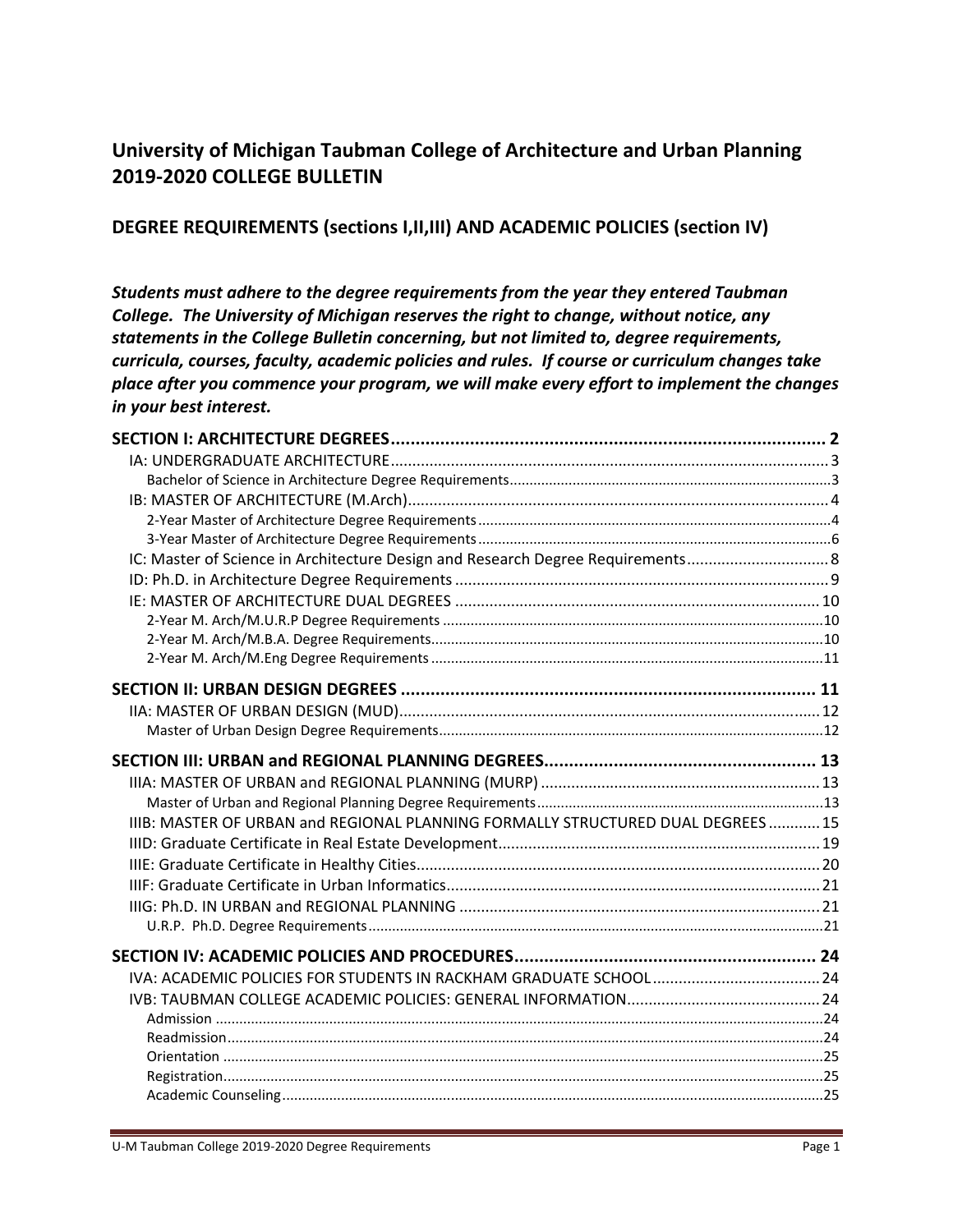| Repeating Courses in the Master of Architecture Degree and Master of Urban Design26 |  |
|-------------------------------------------------------------------------------------|--|
|                                                                                     |  |
|                                                                                     |  |
|                                                                                     |  |
|                                                                                     |  |
|                                                                                     |  |
|                                                                                     |  |
|                                                                                     |  |
|                                                                                     |  |
|                                                                                     |  |
|                                                                                     |  |
|                                                                                     |  |
|                                                                                     |  |
|                                                                                     |  |
|                                                                                     |  |
|                                                                                     |  |
|                                                                                     |  |
|                                                                                     |  |
|                                                                                     |  |
|                                                                                     |  |
|                                                                                     |  |
|                                                                                     |  |
| IVF: TAUBMAN COLLEGE ACADEMIC POLICIES: GRADUATE ARCHITECTURE HONORS  31            |  |
|                                                                                     |  |
|                                                                                     |  |
|                                                                                     |  |
|                                                                                     |  |
|                                                                                     |  |
|                                                                                     |  |
|                                                                                     |  |
|                                                                                     |  |
|                                                                                     |  |
|                                                                                     |  |

Students must adhere to the degree requirements from the year they entered Taubman College. The University of Michigan reserves the right to change, without notice, any statements in the College Bulletin concerning, but not limited to, degree requirements, curricula, courses, faculty, academic policies and rules. If course or curriculum changes take place after you commence your program, we will make every effort to implement the changes in your best interest.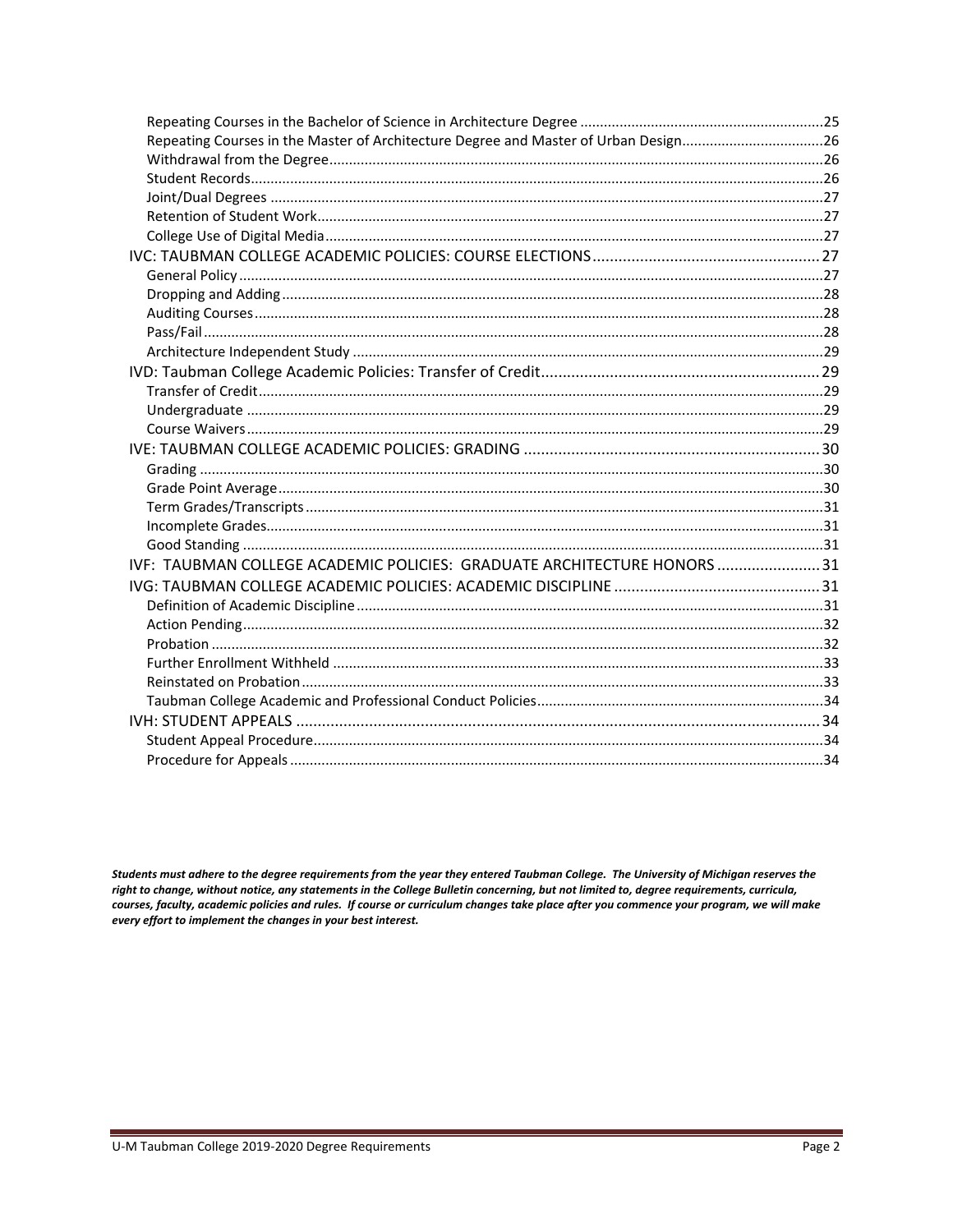# **SECTION I: ARCHITECTURE DEGREES**

## **IA: UNDERGRADUATE ARCHITECTURE**

#### **Bachelor of Science in Architecture Degree Requirements**

In order to qualify for the Bachelor of Science degree, a student must meet the following requirements:

- 1. Complete a minimum of 124 credit hours, of which a minimum of 50 credit hours, including a minimum of 45 credit hours in architecture courses, must be earned while the student is enrolled in Taubman College
- 2. Complete all required courses and distribution requirements specified for the freshman and sophomore years and all required architecture courses specified for the junior and senior years, as listed under "Sample Schedule."
- 3. For courses taken within the University of Michigan you must earn a passing grade (D or better) in each required architecture course, in each required pre‐professional course (art, English, mathematics, and physics), and in each course used to fulfill liberal arts distribution requirements (digital drawing, humanities, natural sciences, and social sciences). For courses taken at another institution a student must receive a C or better to have the course transferred into the University of Michigan Taubman College of Architecture and Urban Planning. Online course are not transferable.
- 4. Earn a minimum cumulative grade point average of 2.0 (C) for all required architecture courses.
- 5. Earn a minimum cumulative grade point average of 2.0 (C) for all courses taken while enrolled in the college.

All students expecting to receive the B.S. degree are required to apply to graduate on Wolverine Access. This should be done at least three months in advance of the expected date of graduation. Students who meet this deadline will have their names published in the Commencement Program. Faculty advisors and administrators can assist students in planning their course schedules, but the student is ultimately responsible for meeting all program and degree requirements. If degree requirements are not completed for the commencement period to which the student has applied on Wolverine Access, a student must apply again on Wolverine Access to be considered for graduation at a subsequent commencement date.

#### **Bachelor of Science in Architecture Core Courses**

| Arch 442 Architectural Design 4                                                                                                                                                                                               | $6^{\circ}$ |
|-------------------------------------------------------------------------------------------------------------------------------------------------------------------------------------------------------------------------------|-------------|
| Arch 314 Structures 1                                                                                                                                                                                                         |             |
| Arch 324 Structures 2                                                                                                                                                                                                         |             |
| Arch 333 Fabrication/Representation entrance and all the state of the state of the state of the state of the state of the state of the state of the state of the state of the state of the state of the state of the state of |             |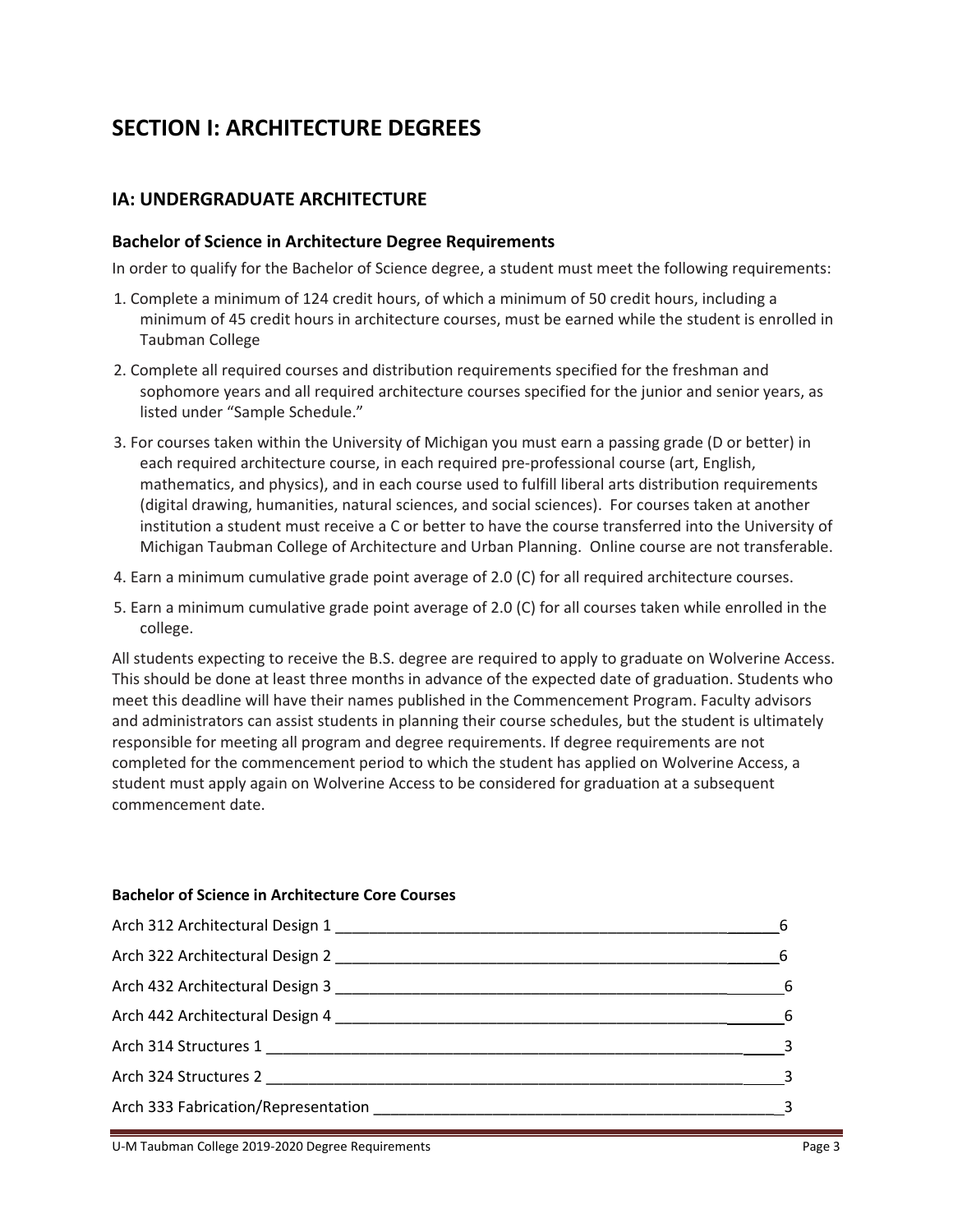| $\sim$ 3 |
|----------|
|          |
| $\sim$ 3 |
|          |
| $\sim$ 3 |
|          |
|          |

\*If these courses were not taken prior to entering the degree they must be completed during your studies in the Architecture Program.

## **IB: MASTER OF ARCHITECTURE (M.Arch)**

## **2‐Year Master of Architecture Degree Requirements**

Students must earn 60 credit hours and satisfactorily complete the required courses before a degree is granted. No transfer credit is accepted for graduate level coursework from other institutions.

Specifically, a student must complete:

- Four courses (24 credit hours) of architectural design (Arch 552, Arch 562, Arch 662, and Arch 672).
- Seven courses (21 credit hours) of specific required architecture courses (Arch 515 Sustainable Systems, Arch 516—Architectural Representation, Arch 527 – Integrative Systems, Arch 537 – Fabrication, Arch 572—Architectural Theory and Criticism, Arch 583—Professional Practice, and Arch 660—Thesis Development Seminar)
- Three courses (9 credit hours) of 500/600 level elective architecture courses
- Two courses (6 credit hours) of either elective architecture courses or non‐architecture cognate courses ordinarily at the graduate level.

#### **Important Notes about M.Arch Degree Requirements:**

- It is strongly recommended that all required courses be taken in the terms suggested in the 2-Year M.Arch sample schedule online. Class sizes are limited and those students taking a required course out of the suggested sequence may find that space in some required courses is not available in the preferred term.
- Arch 583, Professional Practice is offered both fall and winter terms. Students can select when they would like to take this course depending on space available.
- No more than six hours of Tutorial Studies (Arch 593 and Arch 600) can be counted toward the 60hour minimum.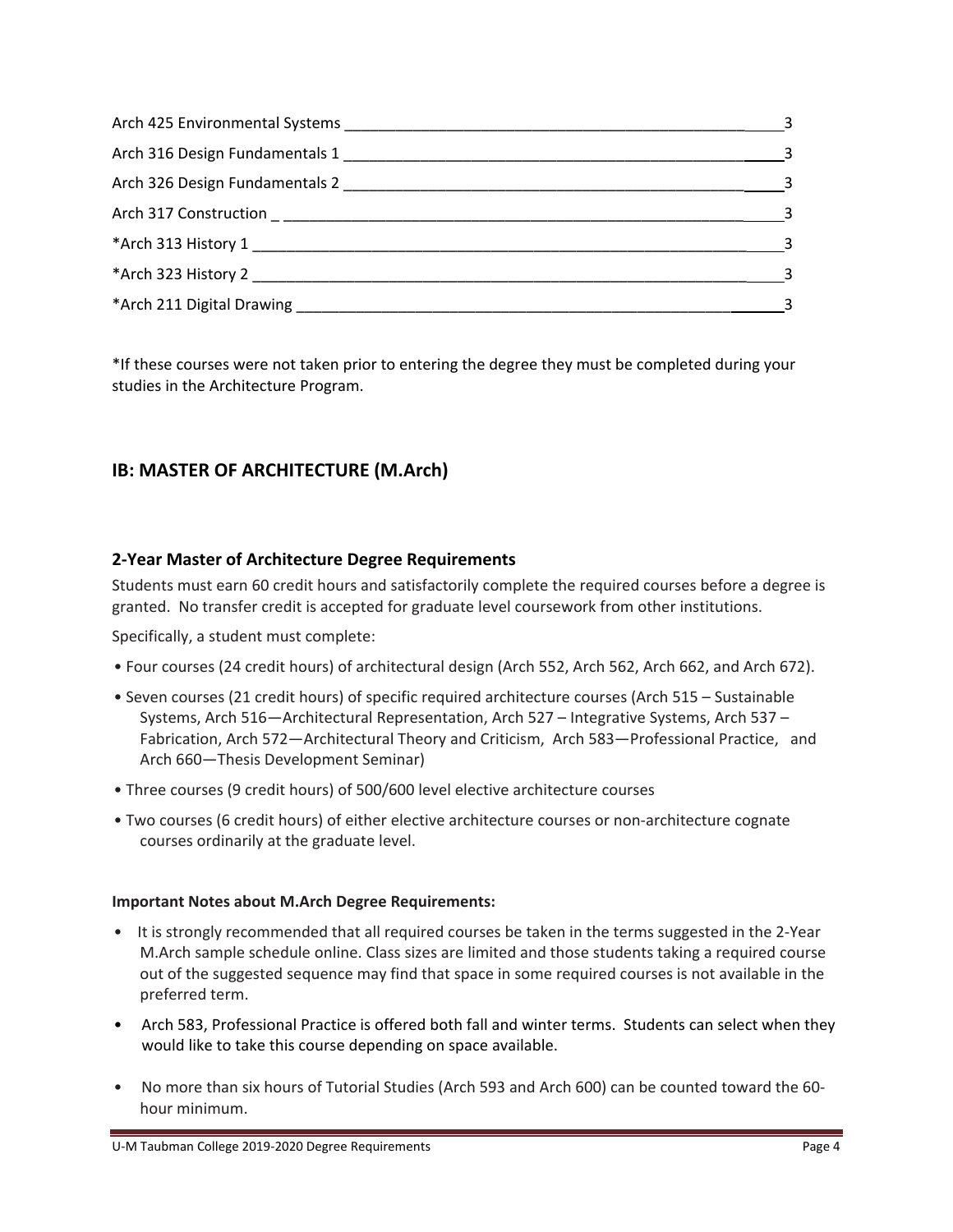- Students who enter the first year of the 2-Year option may not elect required undergraduate architecture courses for credit.
- The one credit hour courses, Arch 993 Teaching Methods for GSIs, and Arch 690 Architectural Curriculum Practical Training, cannot be counted towards graduation requirements.
- ELI 530 does not count toward the required 60 credit hours.
- A student must complete the 60 credit hours required for the M.Arch degree with a cumulative GPA of 3.0 or above and with a grade of C- or better in each required architecture course.

The student's faculty advisor must approve all course elections, including electives and 500/600 level architecture courses, on a program planning form. The program planning form is placed on file with the college registrar and is used to finalize degree requirements at the time of graduation. In addition, all students expecting to receive the Master of Architecture Degree are required to apply to graduate in Wolverine Access. This should be done at least three months in advance of the expected date of graduation. Students who meet this deadline will have their names published in the commencement program. Faculty advisors and administrators can assist a student in planning course schedules, but the student is ultimately responsible for meeting all program and degree requirements. If degree requirements are not completed for the commencement period to which the diploma application has been filed, a student must complete a new diploma application to be considered for graduation at a subsequent commencement date.

#### **2 Year Core Courses**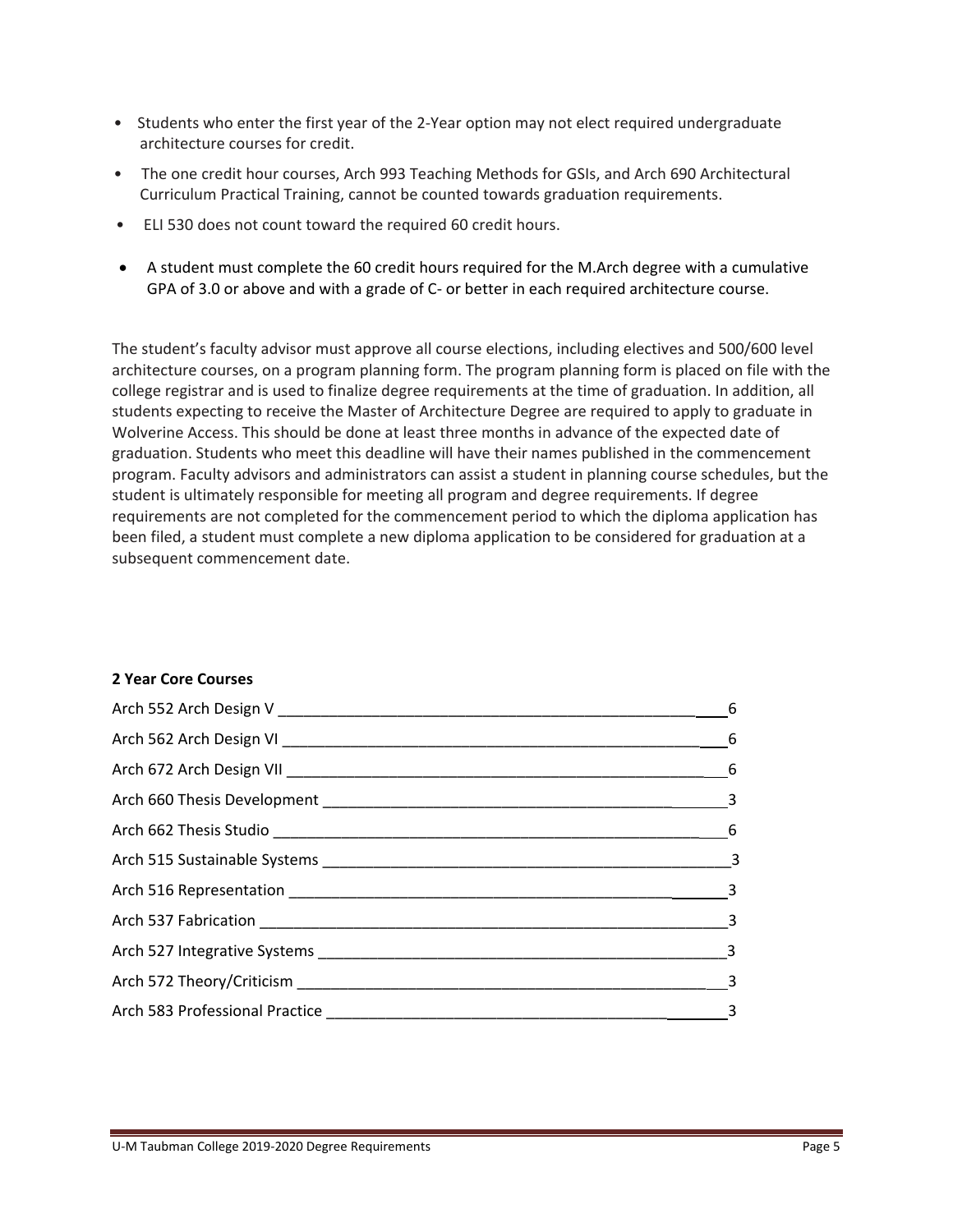## **3‐Year Master of Architecture Degree Requirements**

In order to qualify for the 3‐Year option Master of Architecture degree, a student must complete a minimum of 105 credit hours while enrolled in Taubman College, in addition to satisfactorily completing the two pre‐requisite courses: Calculus 1 and Physics 1 (lecture and lab). No transfer credit is accepted for graduate level coursework from other institutions.

Specifically a student must complete:

- Seven courses (42 credit hours) of Architectural Design (Arch 402, Arch 412, Arch 422, Arch 552, Arch 562, Arch 662, Arch 672).
- Seven courses (21 credit hours) of specific required architecture courses (Arch 515 Sustainable Systems, Arch 516—Architectural Representation, Arch 527 – Integrative Systems, Arch 537 – Fabrication, Arch 572—Architectural Theory and Criticism, Arch 583—Professional Practice, and Arch 660—Thesis Development Seminar)
- Two courses (6 credit hours) in History of Architecture (Arch 413 and an Arch History Elective course)
- One course (3 credit hours) Environmental Systems, (Arch 425)
- Two courses (6 credit hours) in Structures, (Arch 314 and Arch 324).
- One course (3 credit hours) in Design Fundamentals, (Arch 416).
- One course (3 credit hours) in Construction (Arch 417).
- Five courses (15 credit hours) selected from 500/600 level architecture electives.
- Two courses (6 credit hours) selected from architecture or non-architecture cognate courses ordinarily at the graduate level.

#### **Notes:**

- Students should make every effort to take all required courses in the terms suggested in the sample schedule. Class sizes are limited and space may not be available in the preferred term for students taking required courses out of the recommended sequence.
- Arch 583, Professional Practice is offered both fall and winter terms. Students can select when they would like to take this course depending on space available.
- No more than six hours of tutorial studies (Arch 593, Arch 600) can be counted toward the 105-hour minimum
- The student must earn a cumulative GPA of 3.0 or above, with a grade of C- or better in each required architecture course
- All required 300- and 400-level architecture courses should be completed by the end of the first year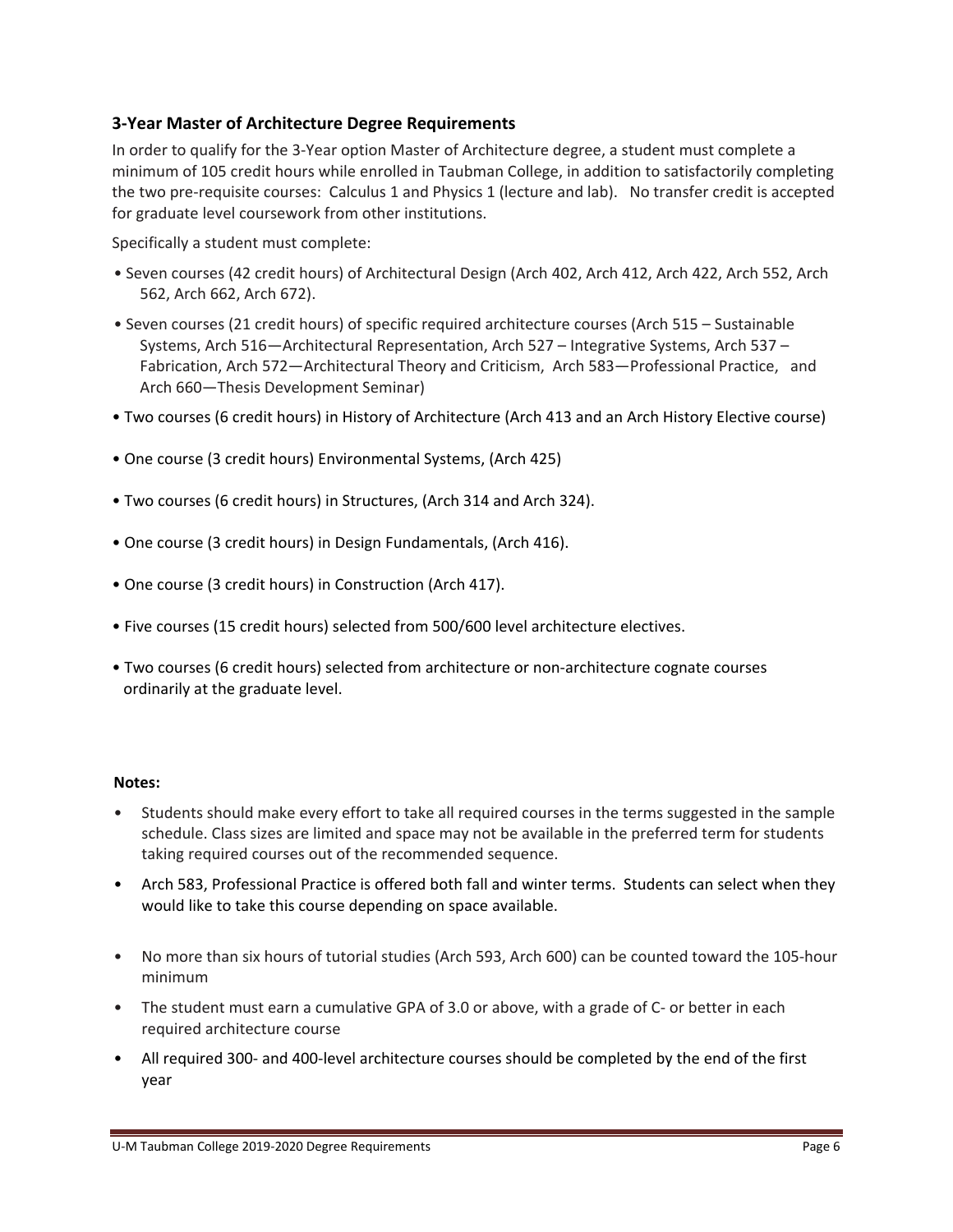• All course elections must be approved by the student's faculty advisor on a 3-Year program planning form. Policies regarding the diploma application and graduation honors are the same as those for other graduate students

## **3G Core Courses**

| 6             |
|---------------|
| -6            |
|               |
|               |
|               |
|               |
| 3             |
| 6             |
|               |
| $\frac{3}{2}$ |
|               |
|               |
|               |
|               |
|               |
| 3             |
|               |
|               |
|               |
|               |
|               |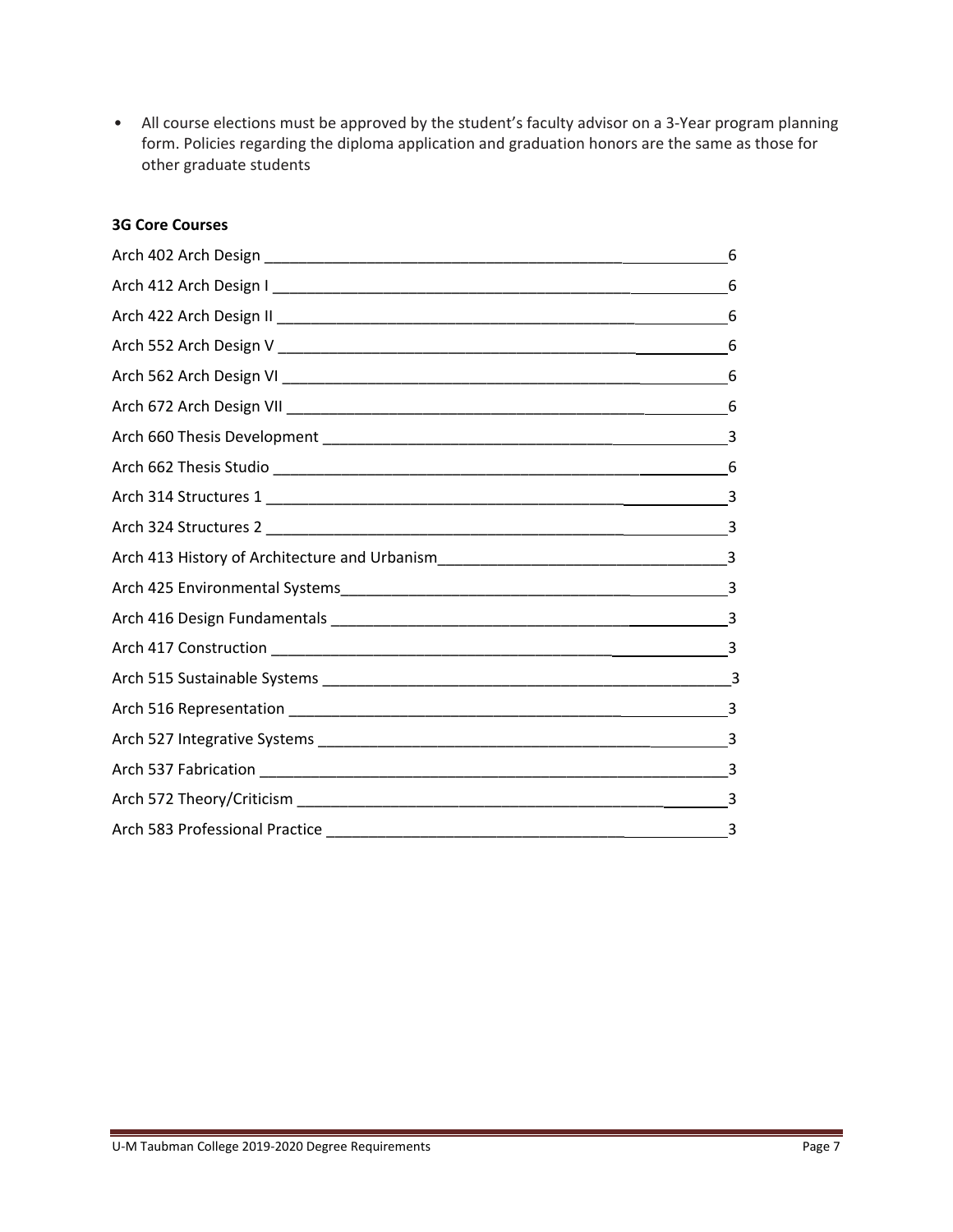## **IC: Master of Science in Architecture Design and Research Degree Requirements**

## **Master of Science in Architecture Design and Research; Concentration: Digital and Material Technologies**

Completion of a minimum of 36 credit hours with a GPA of 3.0 (B) or better. Specifically a student must complete the following in good standing (grade of 'B' or better), NFC (not for credit) or undergrad courses do not count toward the 36 credit hour requirement:

Core Requirements:

- Arch 700 MS Practicum (6 credits)
- Arch 714 MS Proseminar (3 credits)
- Arch 701 Theories in Digital and Material Technologies (3 credits)
- Three required of the four listed: Arch 702 Robotic Engagement (3 credits), Arch 703 Virtual Engagement (3 credits), Arch 707 Material Engagement (3 credits) Arch 708 Systems Engagement (3 credits)
- Arch 739 MS Capstone (6 credits)
- Two courses (6 credits) of 500/600 level elective architecture courses
- One courses (3 credits) of either elective architecture courses or non-architecture cognate courses at the graduate level.

#### **Master of Science in Architecture Design and Research; Concentration: Design and Health**

Completion of a minimum of 36 credit hours with a GPA of 3.0 (B) or better. Specifically a student must complete the following in good standing (grade of 'B' or better), NFC (not for credit) or undergrad courses do not count toward the 36 credit hour requirement: Core Requirements: **(NOTE: This concentration is not being offered FY2020)**

- Arch 700 MS Practicum (6 credits)
- Arch 714 MS Proseminar (3 credits)
- Arch 726 MS Theories in Design Health (3 credits)
- Arch 727 Health: Individual Infrastructures (3 credits)
- Arch 728 Health: Civic Infrastructure (3 credits)
- Arch 739 MS Capstone (6 credits)
- Two courses (6 credits) of 500/600 level elective architecture courses
- Two courses (6 credits) of either elective architecture courses or non-architecture cognate courses at the graduate level.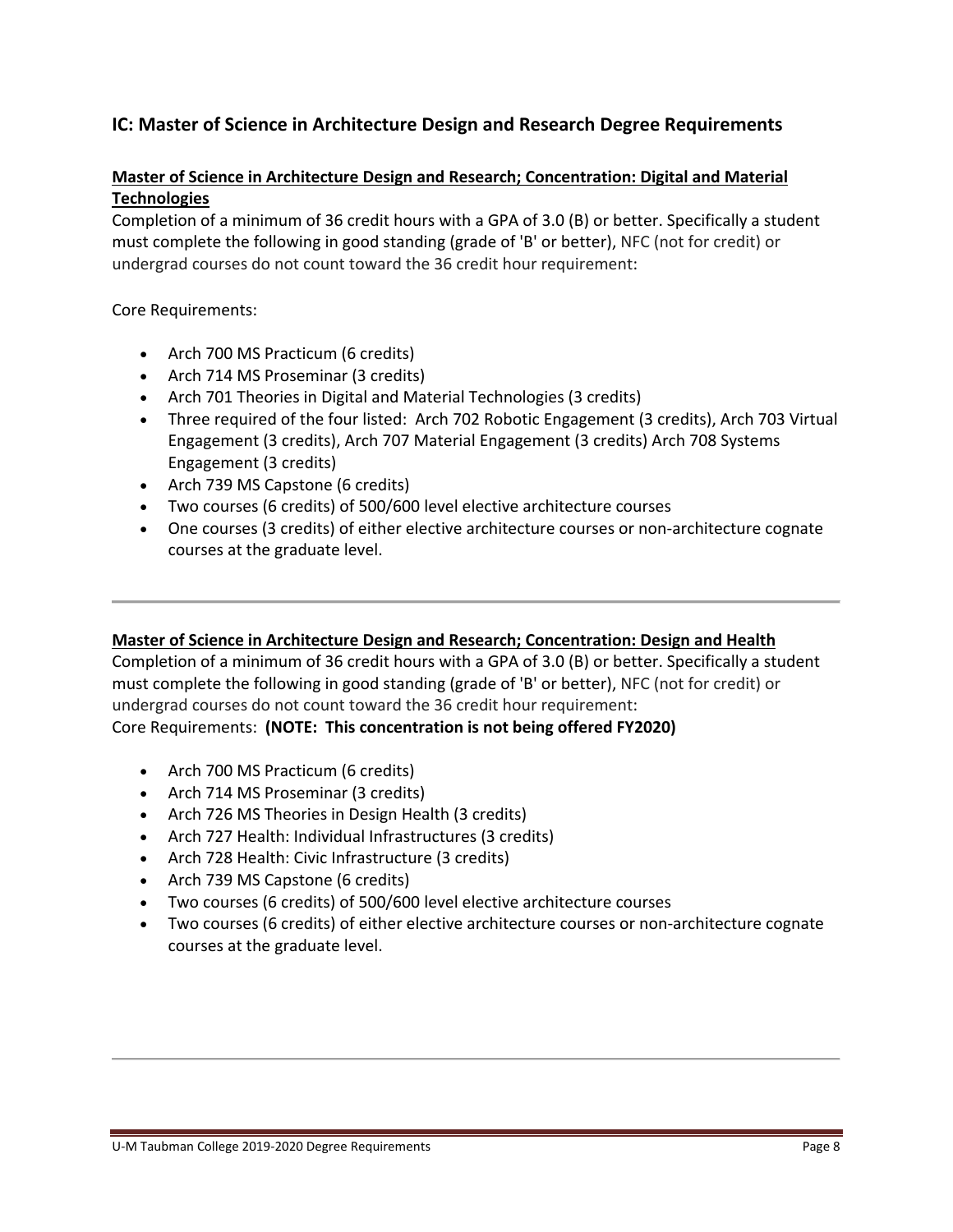## **ID: Ph.D. in Architecture Degree Requirements**

Students who have been offered admission are required to complete a minimum of 40 credit hours of graded course work (including core courses and electives) prior to achieving candidacy. Specifically, students are required to take:

- 1. 13 credit hours of core courses (including 3 credit hours related to the Research Practicum)
- 2. 12 credit hours of letter graded courses in the major specialization area
- 3. 9 credit hours of letter graded courses in the minor specialization area
- 4. 6 credit hours of letter graded elective courses.

All students who anticipate working with quantitative or qualitative data manipulation are required to complete at least 3 credit hours of graded coursework in statistical analyses and/or advanced research methods (beyond the required core course).

Students must complete two consecutive terms of full‐time graduate work in residence beginning in the fall term of their first year so that the core courses may be taken in the required sequence. Students who have been offered special admission will be required to complete additional course work. Rackham requires that graduate‐level cognate courses of four credit hours be satisfactorily completed in a department/program other than the Architecture Program. These courses may be used to satisfy the major or minor requirement and must be approved by the student's major professor. These credit hours are not additional to the 40 required hours. Upon satisfactorily completing all Ph.D. course work, a Ph.D. student is eligible to apply for and be awarded the Master of Science degree.

#### **Ph.D. In Architecture Core Courses**

The core curriculum for the degree consists of courses in the theoretical foundations of architecture, research methods, and seminars relating to the student's major and/or minor specialization areas. For detailed description of these courses see the Course Descriptions section.

Course Credit Hours

| <b>TOTAL</b>                                                                                                                                                                                                                   |  |
|--------------------------------------------------------------------------------------------------------------------------------------------------------------------------------------------------------------------------------|--|
| Arch 839 Research Practicum and the state of the state of the state of the state of the state of the state of the state of the state of the state of the state of the state of the state of the state of the state of the stat |  |
| Arch 825: Area Seminar                                                                                                                                                                                                         |  |
| Arch 824: Area Seminar                                                                                                                                                                                                         |  |
| Arch 823: Area Seminar                                                                                                                                                                                                         |  |
| Area Seminar (choose one of three options) example and the set of the set of the set of the set of the set of the set of the set of the set of the set of the set of the set of the set of the set of the set of the set of th |  |
| Arch 813 Research Design and Methods in Architecture                                                                                                                                                                           |  |
| Arch 812 Theory in Architectural Research                                                                                                                                                                                      |  |
| Arch 801 Doctoral Colloquium: Ethics and Doctoral Research                                                                                                                                                                     |  |

With approval from Doctoral Studies a student may elect to take another 3 hour methods course in lieu of Arch 813.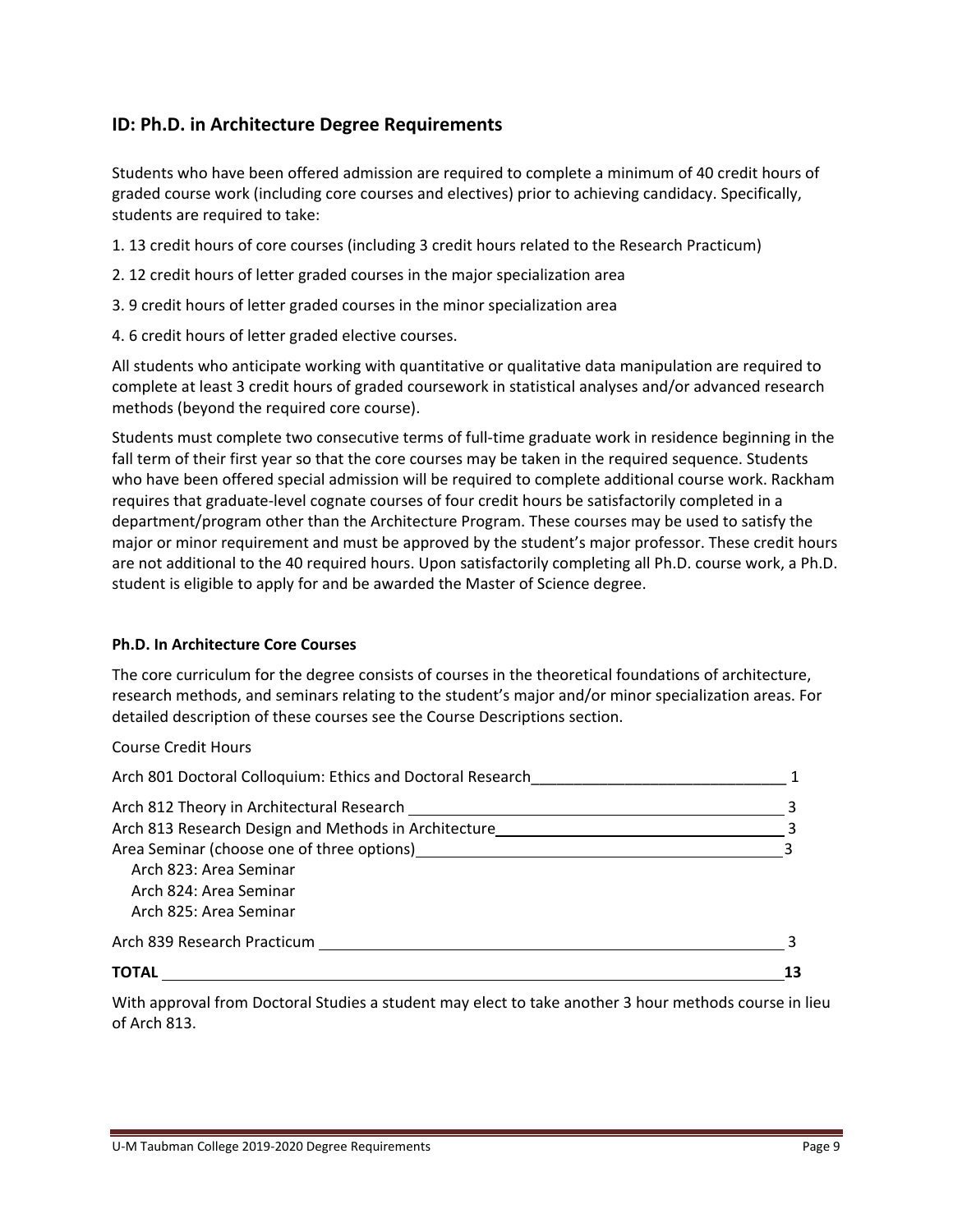## **IE: MASTER OF ARCHITECTURE DUAL DEGREES**

**Graduate students enrolled in the 3‐Year M.Arch degree must complete all required 300 and 400 level course work before applying to a dual degree program. Students should see an Academic Advisor in both schools to discuss an appropriate plan of study. It is the responsibility of the student to follow the academic policies and procedures of each school.** 

### **2‐Year M. Arch/M.U.R.P Degree Requirements**

Students in the joint degree M.Arch/M.U.R.P. degree must complete a minimum of 84 credit hours. Specifically, a student must complete:

- 1. 45 credit hours of 500/600 level architecture courses, including four courses (24 credit hours) of architectural design (Arch 552, Arch 562, Arch 662, Arch 672,) and seven courses (21 credit hours) of specific required architecture courses: (Arch 515 – Sustainable Systems, Arch 516—Architectural Representation, Arch 527 – Integrative Systems, Arch 537 – Fabrication, Arch 572—Architectural Theory and Criticism, Arch 583—Professional Practice, and Arch 660—Thesis Development Seminar)
- 2. 30 credit hours of graduate level urban and regional planning courses, including all "core" course work unless waived by the instructor
- 3. 9 additional cognate/elective courses needed to fulfill the 84 credit hour requirement

In addition, students who lack college‐level economics and statistics must complete acceptable courses in these two degrees. A cumulative GPA of "B" must be earned in each unit and not more than 24 credit hours may be double‐counted toward the two degrees.

Each unit maintains a separate transcript and either degree may be awarded independently, provided the requirements for the single degree have been met.

#### **2‐Year M. Arch/M.B.A. Degree Requirements**

Students in the Joint Degree M.Arch/M.B.A. degree must complete a minimum of 90 credit hours, including a minimum of:

#### **60 credit hours in Taubman College (cannot include transfer credit or work experience) including:**

- 24 credit hours of architectural design (Arch 552, Arch 562, Arch 662, and Arch 672)
- Seven courses (21 credit hours) of specific required architecture courses (Arch 515 Sustainable Systems, Arch 516—Architectural Representation, Arch 527 – Integrative Systems, Arch 537 – Fabrication, Arch 572—Architectural Theory and Criticism, Arch 583—Professional Practice, and Arch 660—Thesis Development Seminar)
- 15 credit hours of transferable electives from the Ross School of Business

#### **57 credit hours in the Ross School of Business, including:**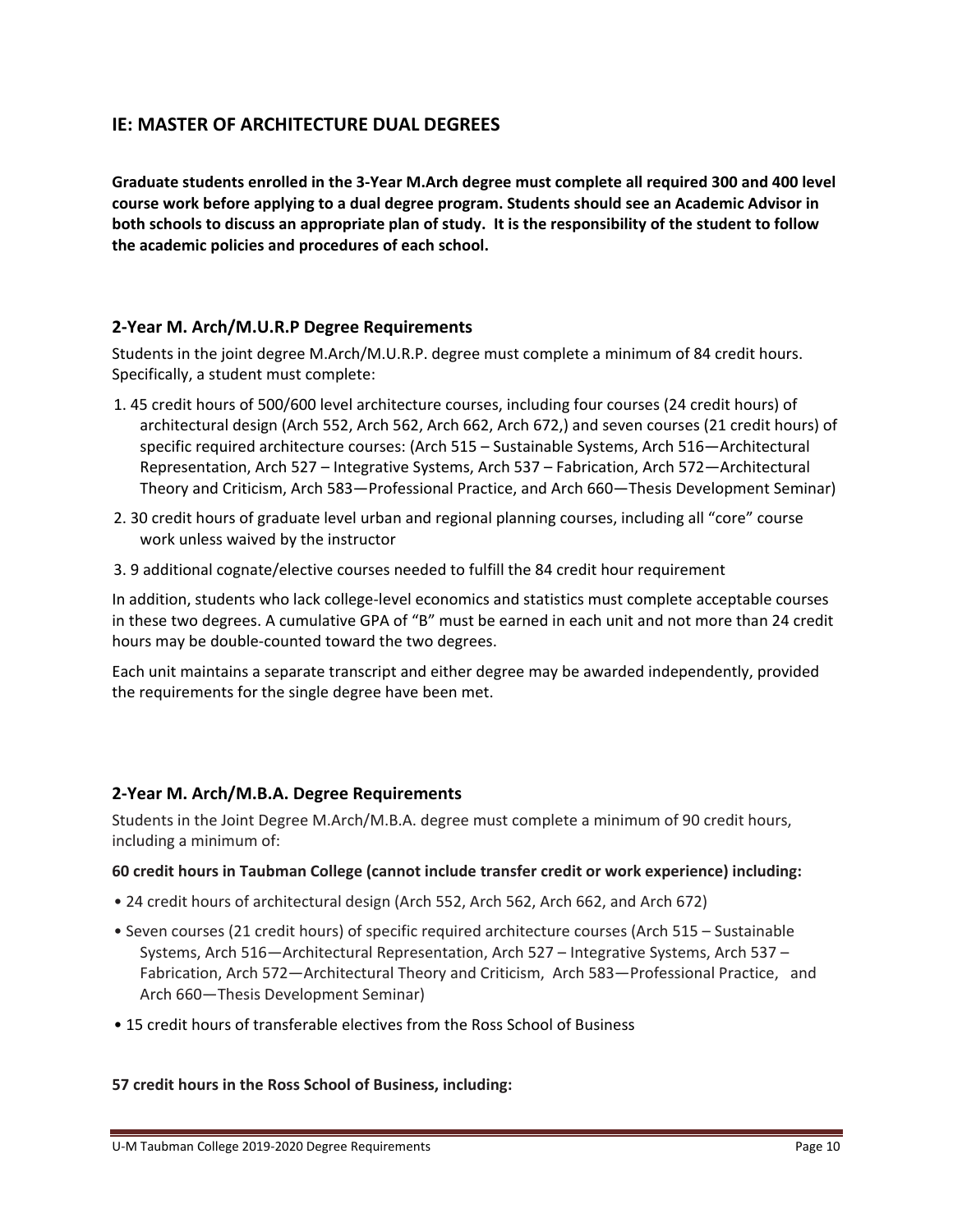- 30 credit hour M.B.A. core (no credit is awarded for Business Administration core courses successfully waived; credit must be earned with Business electives
- 15 elective credit hours in Business Administration
- 12 credit hours of transferable electives from Taubman College

#### **2‐Year M. Arch/M.Eng Degree Requirements**

The dual M. Arch/M.Eng degree requires the completion of a minimum of 73 credit hours. Specifically, a student must complete:

- 1. Four courses (24 credit hours) of architectural design (Arch 552, Arch 562, Arch 662, Arch 672);
- 2. Seven courses (21 credit hours) of specific required architecture courses (Arch 515 Sustainable Systems, Arch 516—Architectural Representation, Arch 527 – Integrative Systems, Arch 537 – Fabrication, Arch 572—Architectural Theory and Criticism, Arch 583—Professional Practice, and Arch 660—Thesis Development Seminar)
- 3. Three courses (9 credit hours) selection from 500/600 level Architecture Courses
- 4. 9 credit hours of Construction Engineering "core" courses (CEE 531, CEE 532, and CEE 536)
- 5. 6 credit hours of graduate‐level Construction Engineering courses
- 6. 3 credit hours of a Construction Practice seminar (CEE 530)
- 7. Any additional cognate/elective courses needed to fulfill the 73 credit hours and general requirements of each degree

In addition to the requirements outlined above, students must also complete—by the end of their first year of graduate study—the following courses or approved equivalents: CEE 351 Civil Engineering Materials, CEE 431 Construction Contracting, CEE 432 Construction Engineering, and CEE 445 Engineering Properties of Soils. In order to minimize scheduling problems, students are strongly encouraged to complete these courses prior to entering the dual degree. Note that these four courses, as well as other 300 and 400 level courses, will not be recognized for graduate credit within the 26 credit hours required for the M.Eng degree.

A cumulative GPA of "B" must be earned in each unit and no more than 13 credit hours may be double‐ counted toward the two degrees. Each unit maintains a separate transcript and either degree may be awarded independently, provided the requirements for the single degree have been met.

# **SECTION II: URBAN DESIGN DEGREES**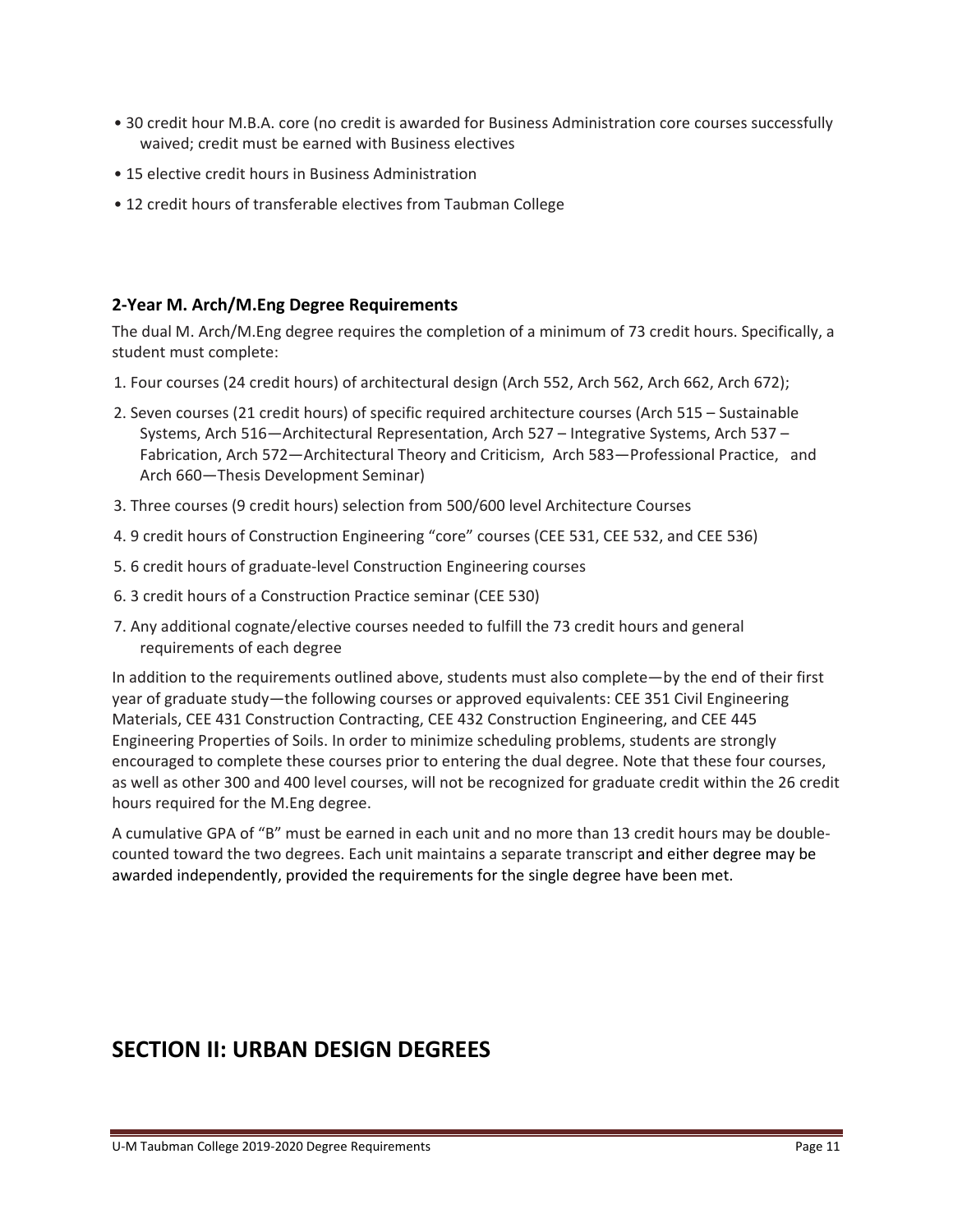## **IIA: MASTER OF URBAN DESIGN (MUD)**

## **Master of Urban Design Degree Requirements**

The M.U.D. Degree requires 45 academic credits. The program is 1 and ½ years in length consisting of 3 full terms (year 1 fall and winter terms, year 2 fall term only).

### **Master of Urban Design Core Courses**

|                                                                                    | 6 |
|------------------------------------------------------------------------------------|---|
|                                                                                    |   |
|                                                                                    |   |
|                                                                                    |   |
|                                                                                    |   |
|                                                                                    |   |
|                                                                                    |   |
| UD 717 The and Urban Design: History, Movements, Policies and Outcomes___________3 |   |
|                                                                                    |   |
|                                                                                    |   |
|                                                                                    |   |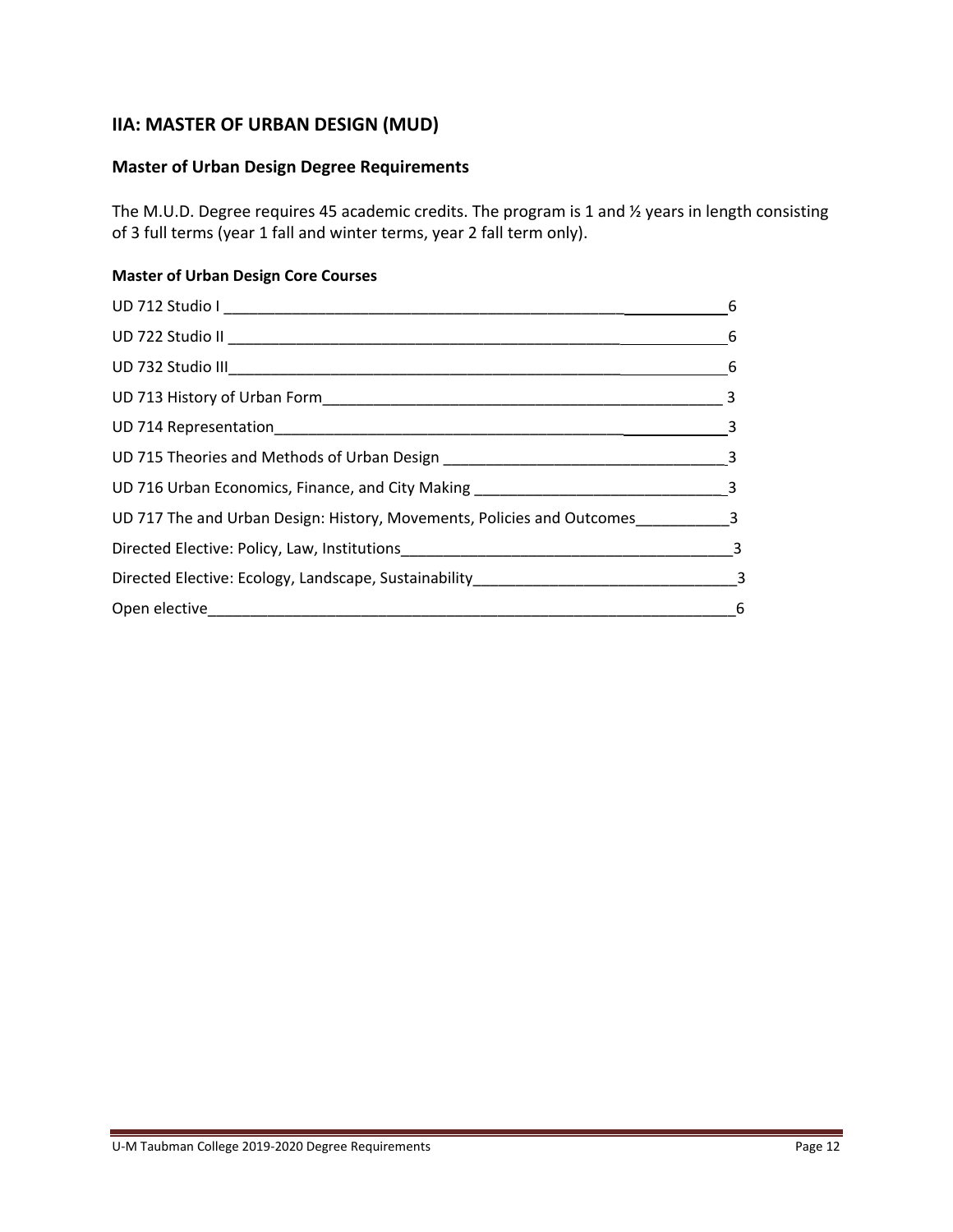# **SECTION III: URBAN and REGIONAL PLANNING DEGREES**

## **IIIA: MASTER OF URBAN and REGIONAL PLANNING (MURP)**

#### **Master of Urban and Regional Planning Degree Requirements**

In order to obtain the Master of Urban and Regional Planning degree, a student must fulfill the following requirements:

1. The student must complete a minimum of 48 approved credit hours, of which:

- a) a minimum of 30 hours must be in graduate‐level urban and regional planning courses; and
- b) no more than eight hours may be counted from among individual study‐type courses (i.e., URP 601, 602, 612, or 613).

2. The student must complete all "core" courses, unless waived by the faculty member who teaches a specific core course.

3. Each student must complete a course in economics (URP 509) and a course in statistics (URP 504) if these were not taken as an undergraduate.

Each student must earn an overall grade point average of "B" (3.0) or better while enrolled in the degree.

Incoming students are assigned a faculty advisor with whom programs of study, course alternatives, focus area choices, and career objectives are explored. The counseling procedure within the degree varies according to the individual student's needs and his or her evolution through the four terms of study.

All students develop a written study plan using the "Degree Requirements Checklist." This study plan should be reconsidered and revised by the student with the approval of the advisor each term. The checklist will be maintained in the student's file and serve as the official record of a student's progress toward degree requirements. Keeping the form up to date helps to ensure that degree requirements are met in a timely fashion.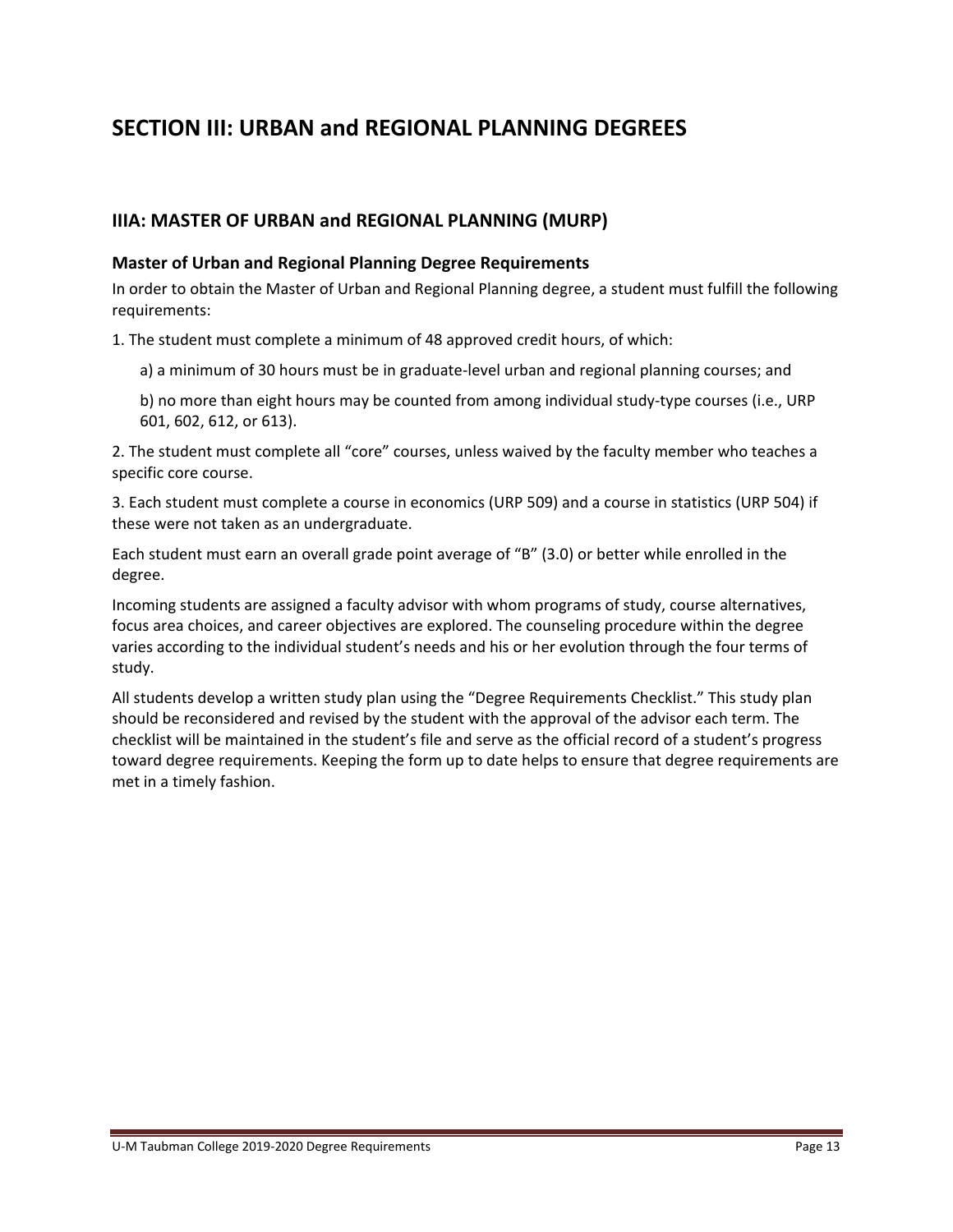#### **M.U.R.P. Core Courses**

Generally, students take the majority of their courses during the first year from among the offerings of the Urban and Regional Planning Program. A series of "core" courses serve to give the student a broad‐ based knowledge of planning. These classes deal with urban planning analysis, history and theory, professional practice, and the social, economic, political, legal, and physical aspects of urban and regional planning. If a student already possesses an acceptable level of competence in an area covered by a core course, an elective may be substituted. The determination as to whether or not a student possesses an acceptable level of competence will be made by the respective instructor in a core course in consultation with the student, his or her advisor, and the chair. All changes must be noted on the "Degree Requirements Checklist." The "core" courses required of master of urban planning students are as follows:

| <b>Course Number/Title</b>                                                                           | <b>Credit Hours</b>        |
|------------------------------------------------------------------------------------------------------|----------------------------|
| URP 504 Introduction to Statistics*                                                                  |                            |
|                                                                                                      | $\overline{\phantom{a}}$ 3 |
| URP 505 Planning Methods Qualitative Focus                                                           |                            |
| or URP 506 Planning Methods Quantitative Focus _________________________________                     |                            |
|                                                                                                      |                            |
|                                                                                                      |                            |
| URP 509 Public Economics for Urban Planning**                                                        |                            |
|                                                                                                      |                            |
| URP 502 U.S. Planning Institutions and Law                                                           |                            |
|                                                                                                      |                            |
| URP 500 Planning Theory and History (Policy Planning Emphasis)                                       |                            |
| or URP 501 Planning Theory and History (Physical Planning and Design Emphasis) ____________________3 |                            |
|                                                                                                      |                            |
|                                                                                                      | 6                          |
| or URP 601/602 Planning Thesis/Professional Project                                                  |                            |

\* Or a statistics course taken prior to program entry.

\*\* Or a microeconomics course taken prior to program entry.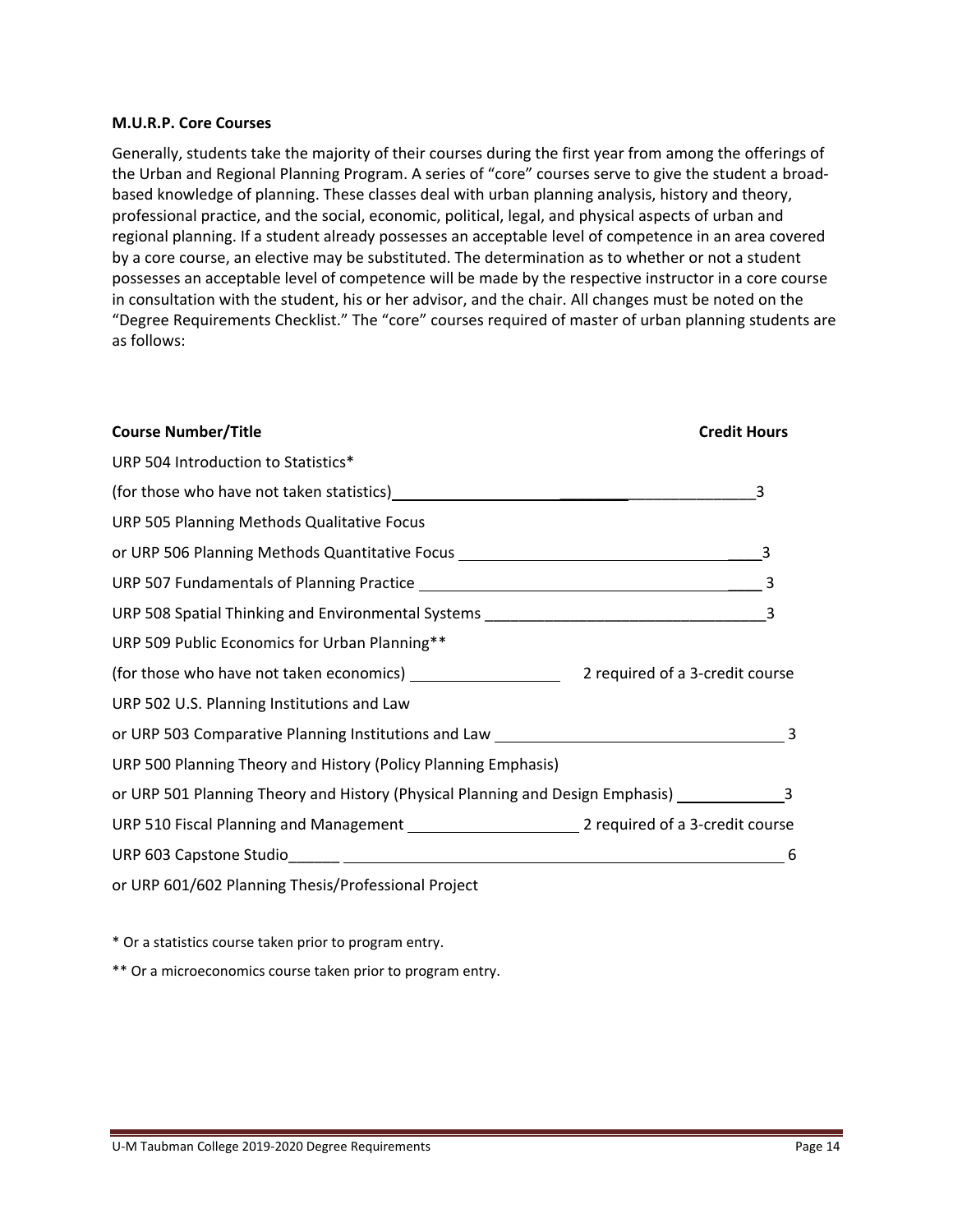## **IIIB: MASTER OF URBAN and REGIONAL PLANNING FORMALLY STRUCTURED DUAL DEGREES**

**Students should see an Academic Advisor in both schools to discuss an appropriate plan of study. It is the responsibility of the student to follow the academic policies and procedures of each school.** 

## **M.U.R.P./M.Arch Degree Requirements**

The dual M.Arch (60 credit hours)/M.U.R.P. (48 credit hours) degree requires the completion of a minimum of 84 credit hours. Specifically, a student must complete:

- 1. 24 credit hours of architectural design courses (Arch 552, Arch 562, Arch 672, Arch 662).
- 2. Seven courses (21 credit hours) of specific required architecture courses (Arch 515 Sustainable Systems, Arch 516—Architectural Representation, Arch 527 – Integrative Systems, Arch 537 – Fabrication, Arch 572—Architectural Theory and Criticism, Arch 583—Professional Practice, and Arch 660—Thesis Development Seminar) Three courses (9 credit hours) of 500/600 level elective architecture courses
- 3. 30 credit hours of graduate level urban and regional planning courses, including all "core" course work unless waived by the instructor.
- 4. 9 additional cognate/elective courses needed to fulfill the 84 credit hour requirement

Any additional cognate/elective courses needed to fulfill the 84 credit hour requirement. In addition, students who lack college‐level economics or statistics must complete acceptable courses in these two areas. These may be counted toward the 30 credit hours of graduate‐level urban and regional planning courses, provided they are taken for graduate credit in urban planning. A cumulative GPA of "B" must be earned in each unit and 24 credit hours may be double‐counted toward the two degrees. Each unit maintains a separate transcript, and either degree may be awarded independently, provided the requirements for the single degree have been met.

## **M.U.R.P./M.B.A. Degree Requirements**

The dual degree is an 84‐credit‐hour degree that can be completed in three years. This combines the two‐year, 48‐credit‐hour master of urban and regional planning with the two‐year, 57‐credit‐ hour master of business administration. Each student must take at least 45 credits of Business School courses and at least 30 credits of urban and regional planning courses with an additional 9 credits registered for in either degree. Students must meet the requirements of both degrees. Total credit hours needed  $30 + 45 + 9 = 84$ . Both schools must agree to admission of a student to the dual degree.

## **Coordinated Requirements**

Students are encouraged to take electives that address their specific interests in combining the two degrees. Here are some examples: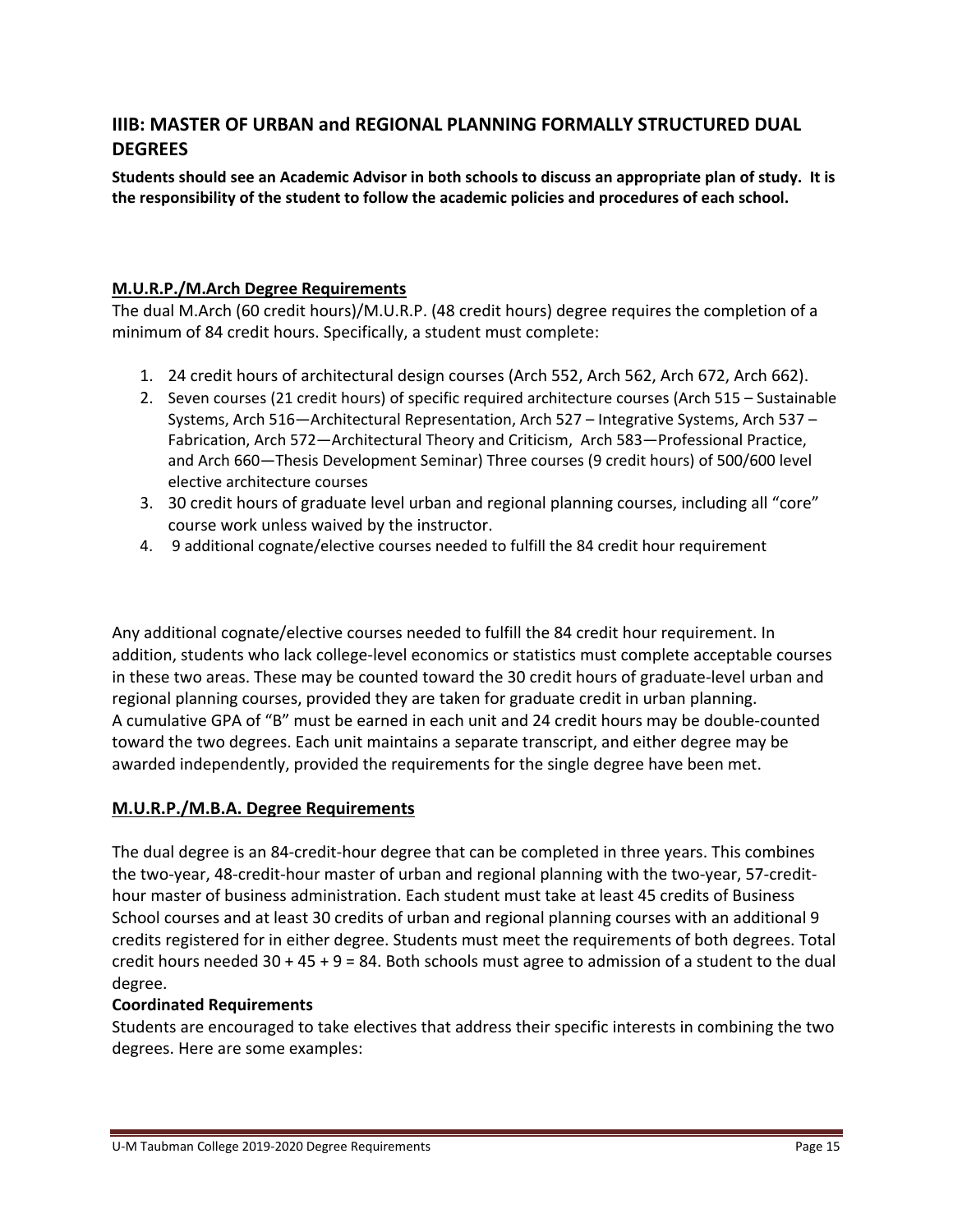- 1. A student interested in urban real estate development may elect a set of urban real estate development or finance courses. These include:
	- o An introductory course in real estate
	- o A course on the planner as developer
	- o Urban and regional development
	- o Real estate finance
	- o Real estate law

A course focused on a real estate project, such as the capstone course in urban planning, may meet the requirement in Planning for an integrative, practice‐oriented experience.

- 1. A student interested in management of urban operations may elect a series of courses in a topic of interest in urban management. These might include:
	- $\circ$  The series of Planning concentration courses in transportation (for interest in public transit agencies), the series of Planning concentration courses in housing, community, and economic development (for interest in public housing), and so forth.
	- o Courses in public and nonprofit management in the Business School.
- 2. A student interested in urban revitalization through economic development may elect a series of courses that bring the public and private perspectives on economic development together. These could include:
	- $\circ$  The series of courses in economic development in Planning (see the concentration in housing, community, and economic development planning).
	- o Urban entrepreneurship in the Business School
	- $\circ$  Business plans and entrepreneurship in the Business School

## **M.U.R.P./J.D. Degree Requirements**

## **Basic Requirements for the M.U.R.P.**

• The M.U.R.P. degree requires a minimum of 48 credit hours, including core courses. Students must earn a minimum of 33 credit hours toward the MURP, 30 of which must come from URP courses

• Fifteen (15) credit hours may be satisfied by appropriate courses taken in the Law School.

## **Basic Requirements for the J.D.**

• Students entering the Law School must complete the required first‐year law curriculum.

• Students admitted to the Law School must earn a minimum of 82 credits toward the J.D., at least 70 of which must be earned in Law School courses.

• Law students are required to complete a course in professional responsibility, translational law, and an upper‐class writing requirement.

• Twelve (12) credit hours may be taken from the satisfaction of requirements for the M.U.R.P. **Coordinated Requirements**

Applicants must gain separate and independent admission to both schools. Applicants should contact the Law School Admissions and Taubman College of Architecture and Urban Planning offices for application and admission information. The applicant's LSAT score may be used in place of the GRE.\*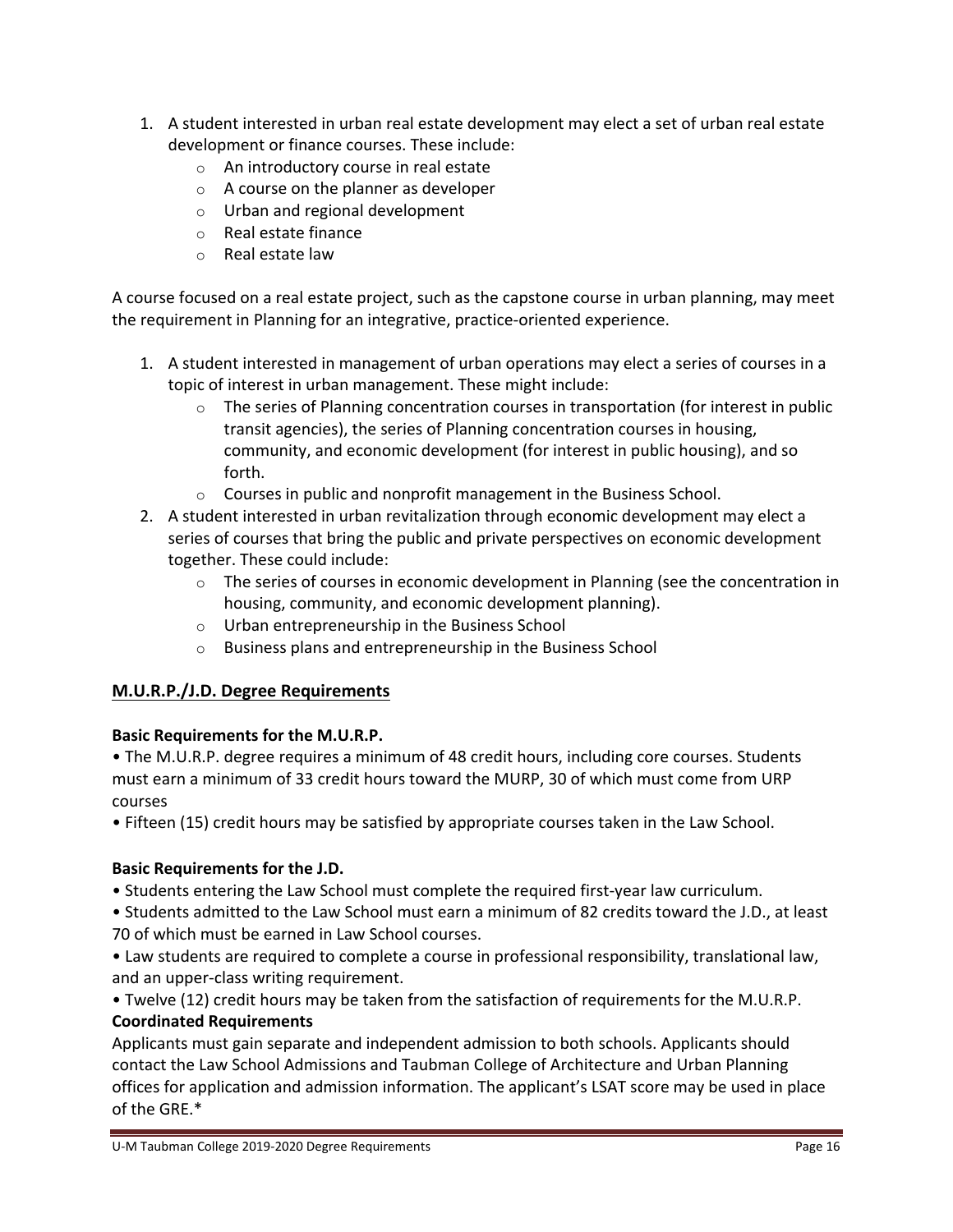Students must satisfy the degree requirements of each school and should consult with advisors in each school for the precise graduation requirements for each degree and for information about course offerings. Students should not expect any Law School courses beyond first‐year courses to be offered in the summer term. Students will not receive credit toward the J.D. for non-law coursework taken prior to matriculation at the Law School. Students should consult with the advisor at the companion school concerning credit toward the M.U.R.P. for Law coursework. During the third and fourth years of the degree, students are permitted to elect courses in both schools. Students generally are not restricted in their selection in each school beyond the first year in Law School and the core curriculum in the Urban and Regional Planning Program. Tuition will be assessed at either the Law School or the Graduate School rate, whichever is higher, when courses toward both degrees are taken in one term.

At the beginning of their final year of study in the combined degree, students should consult with their Taubman College Registrar and the Law School Registrar regarding forms that need to be completed prior to graduation. Also at the same time, students should submit a Dual/Joint Degree Election Form at (http://www/rackham.umich.edu/downloads/oard/forms /dualjoint6010.pdf) for approval from both the Law School and Taubman College of Architecture and Urban Planning. The combined degree is not open to those who have already earned either the J.D. or the M.U.R.P. Students who are registered in the first or second year at the Law School or the first year of the Urban and Regional Planning Program may apply for admission to the dual degree.

## **M.U.R.P./M.S. (SEAS) Degree Requirements**

The regular MS degree in SEAS is a two-year 42 credit hour degree, while the MURP degree in URP is a two‐year 48 credit hour degree. The dual degree is a 75‐credit hour degree designed for completion normally in 3 years (i.e., six full‐time semesters of study, averaging 12.5 credit hours per semester).

For the dual degree, students take the required 42 credit hours in SEAS and 48 credit hours in URP with 15 credits double counted. This adheres to Rackham double counting requirements. In completing this coursework, students must accumulate a minimum of 30 URP credit hours and 25 EAS credit hours. Core or focus area/field of study required courses may include courses that double count for the two degrees, depending on the particulars of a given student's program of study, as long as the total credit hour requirements are met. In URP, dual degree students usually choose a focus area in land use and environmental planning, physical planning and design, or housing, community and economic development, although they are not limited to those focus areas. Similarly, dual degree students in SEAS have typically chosen the sustainable systems or environmental policy and planning fields of study, although they are not limited to those fields of study.

## **Coordinated Requirements**:

Both degrees require an integrative, applied experience beyond traditional classroom instruction: In SEAS this is the opus requirement (typically a MS thesis or group Project) while in URP this is an integrative field experience. Allowing students to complete one, or the other, of these capstone requirements is a key part of the dual degree that makes its completion in three years feasible. The opus requirement for SEAS (EAS 700/701) may satisfy the integrative field experience requirement for URP (URP 603 or 601/602), if the student has satisfied the first-year core degree requirements for URP (URP 504, 505 or 506, 507, 509, 502 or 503, and 500 or 501) before undertaking the opus and if the opus project addresses a planning‐related topic. Conversely, the integrative field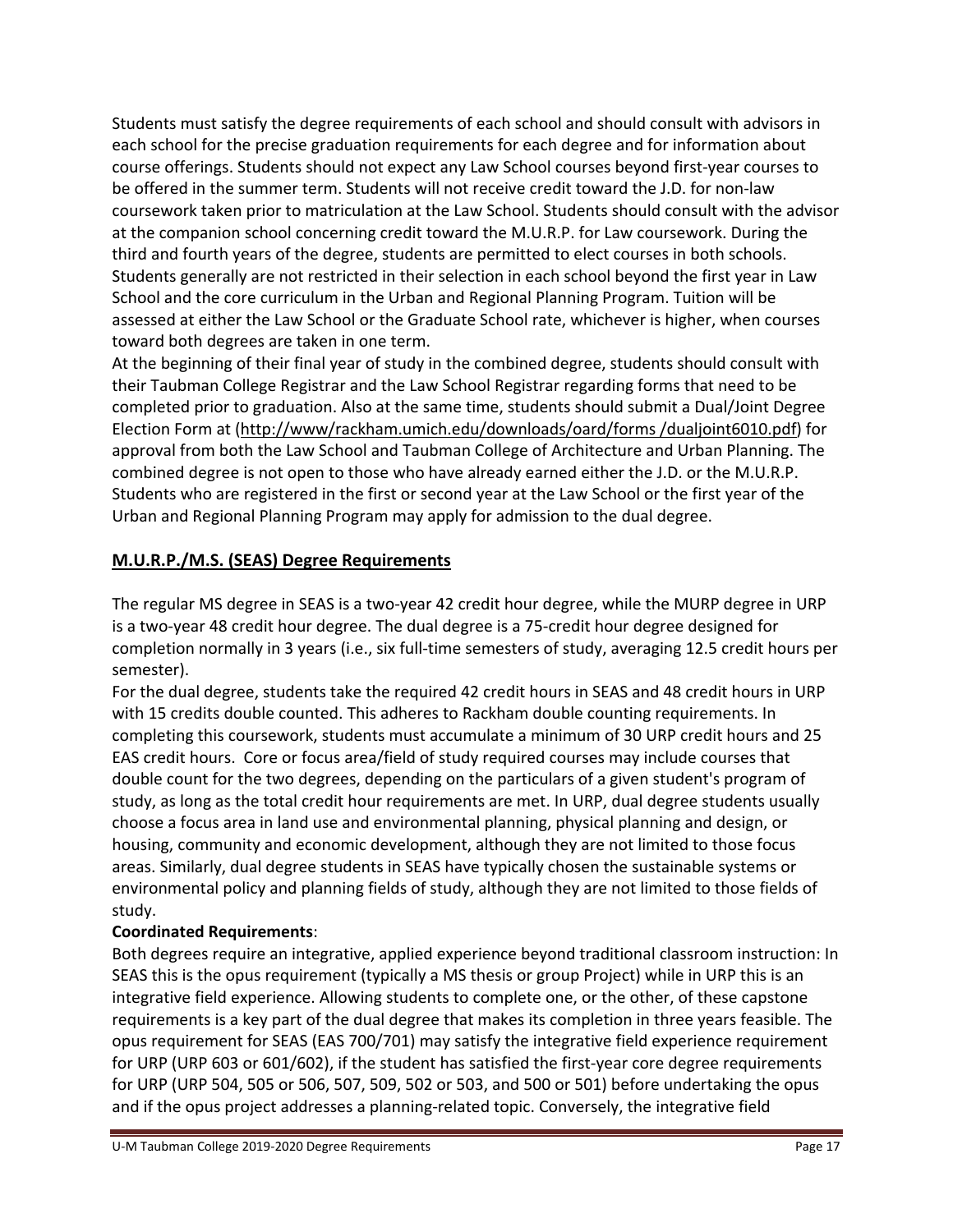experience requirement for URP may satisfy the opus requirement for SEAS if the student has satisfied the core degree requirements for SEAS (EAS 509, 510, and 580) before undertaking the integrative field experience project and if the integrative field experience project addresses an environmentally related topic.

For the purposes of this dual degree, the following pairs of courses are recognized as interchangeable, satisfying degree requirements for both degrees: URP 504 (Statistics – 3 CH) and EAS 538 (Natural Resource Statistics – 4 CH); URP 509 (Public Economics – 3 CH) and EAS 570 (Environmental Economics – 3CH); and URP 520 (Introduction to GIS – 3 CH) and EAS 531 (Principles of  $GIS - 4 CH$ ).

## **IIIC: MASTER OF URBAN and REGIONAL PLANNING STUDENT INITIATED DUAL DEGREES**

## **M.U.R.P./M.S.W. Degree Requirements**

The M.U.R.P./M.S.W. is a 90-credit-hour degree designed for completion in 2-1/2 to 3 years. Students take 60 credit hours in Social Work, 48 credit hours in Urban and Regional Planning; 18 of which may double-count toward both degrees. Students meet the specific requirements of each degree. In Social Work, students usually major in community organization and also concentrate in a substantive policy or service field. Human behavior and social environment courses emphasize community structure, organizational processes, and related areas. In Urban and Regional Planning, students usually choose to concentrate in housing, community, and economic development or international development. Students often take courses in non‐profit and public management and take advantage of seminars and workshops offered through the University's Non‐Profit and Public Management Center.

## **M.U.R.P./M.L.A Degree Requirements**

The M.L.A./M.U.R.P. degree is a 70 credit hour degree that can be completed in 3‐1/2 to 4 years. The M.U.R.P. requires 48 credits (with 30 of these in urban planning courses); the M.L.A. requires 36 credits. Fourteen of these can be double counted. M.L.A. students take approximately 29 credits of prerequisites early in their degree; these do not count toward the 36 credit total for the M.L.A. degree; that is the degree and its prerequisites ordinarily comprise about 65 credits. A student in the dual degree must meet the requirements of both degrees.

In urban and regional planning, students often choose a concentration in physical planning and urban design, land use and environmental planning, or housing, community and economic development. In landscape architecture, students proceed through a structured sequence of studios and complementary support courses, while taking advantage of elective courses in the School of Natural Resources and Environment.

## **M.U.R.P./M.P.P. Degree Requirements**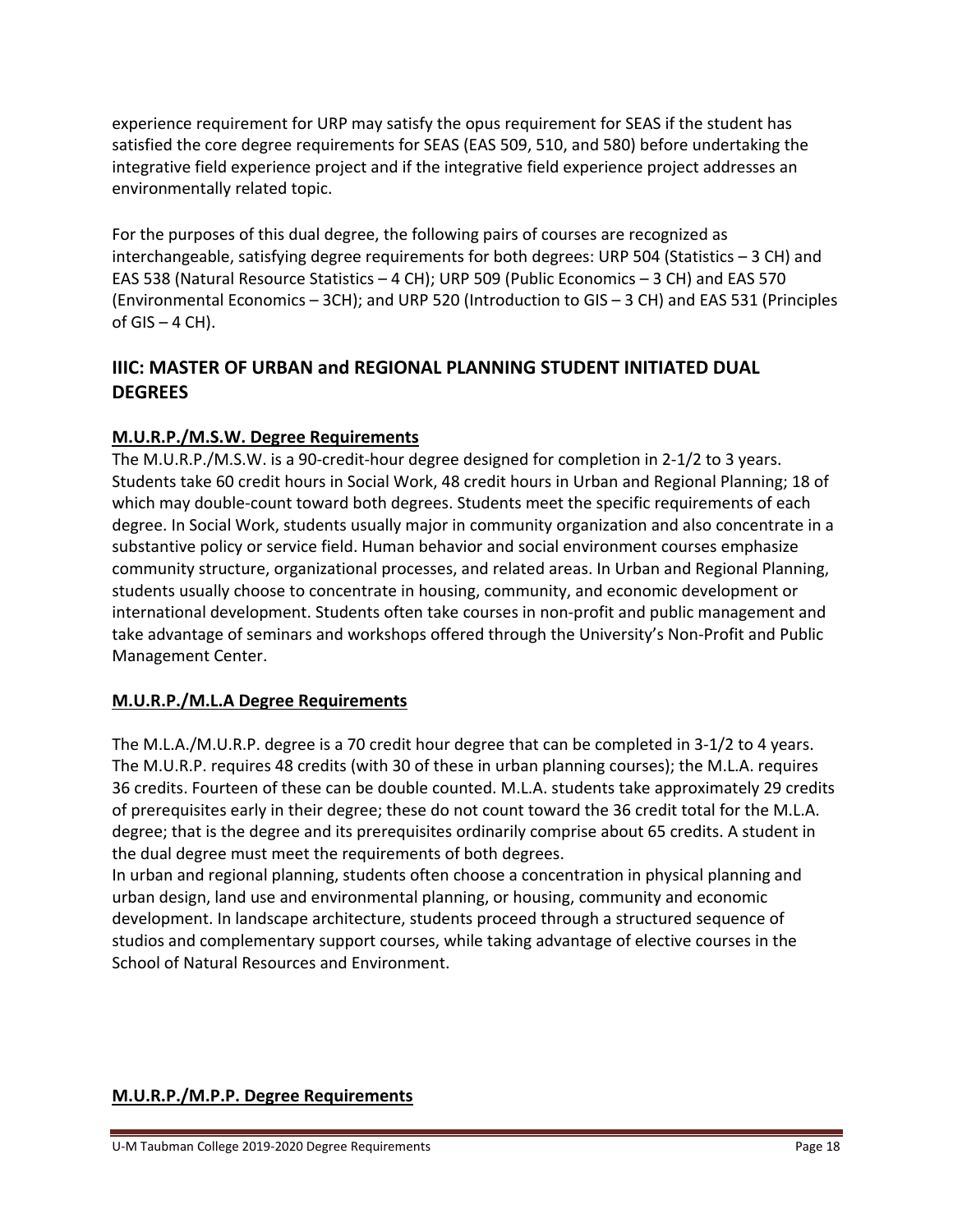The M.U.R.P./M.P.P. degree is an 80 credit hour degree that can be completed within three years. The M.P.P. and the M.U.R.P. each require 48 credits; 16 credits may be double‐counted, according to the Rackham guidelines, but students should check with the Ford School before assuming that a given course may be double‐counted toward the M.P.P. Students meet the specific requirements of both degrees. In Urban and Regional Planning, students usually choose a concentration in transportation or housing, community and economic development. In Public Policy, a student's concentration is the area of the dual degree, Urban and Regional Planning. Students take required courses in statistics and math, economics, the political environment for policy, cost‐benefit analysis, public management, ethics, and a policy exercise. Students normally enroll nearly full time in one school one year and nearly full time in the second school the second year. They usually combine courses from both schools in the third year.

## **M.U.R.P./M.P.H. Degree Requirements**

The M.U.R.P./M.P.H. is a 90 credit hour degree for students without relevant health education experience or advanced degrees. Students take 60 credits for the M.P.H. and 48 credits for the M.U.R.P. Eighteen of these credits may be counted in both degrees. Students take at least 30 credits in the Urban and Regional Planning Program. Students normally complete the dual degree in three years of full‐time study.

## **IIID: Graduate Certificate in Real Estate Development**

The Graduate Certificate in Real Estate Development is an interdisciplinary field. Therefore, courses for the certificate come from the University of Michigan's Business, Law, Urban and Regional Planning, Natural Resources and Environment, Landscape Architecture, Architecture, Urban Design, and Engineering Schools. Students are eligible to apply either as (1) a University of Michigan graduate student or (2) as a real estate professional on a stand‐alone, certificate‐only, basis. Applicants have to be a graduate of an accredited four‐year college or university. We welcome applications from real estate professionals in the Detroit metropolitan area who are not currently enrolled at UM. Most of our UM graduate students are enrolled in urban planning, business, law, urban design, architecture, public policy, natural resources, and social work.

Certificate students must complete a total of 17 credit hours. Enrollment will be limited to 60 students at any one time.

## **Course Requirements**

Students are encouraged but not required to have completed a course in microeconomics before beginning the certificate. Students will complete the following requirements (see courses page for specific course offerings):

- An introductory real estate development overview course. The aim of these courses is to give students an overview of the process of real estate development from conception to completion before they enter courses that deal with detailed aspects of development.
- At least three credits in real estate finance and investment. These courses provide understanding of how real estate is financed and why investors are interested in real estate. Students will learn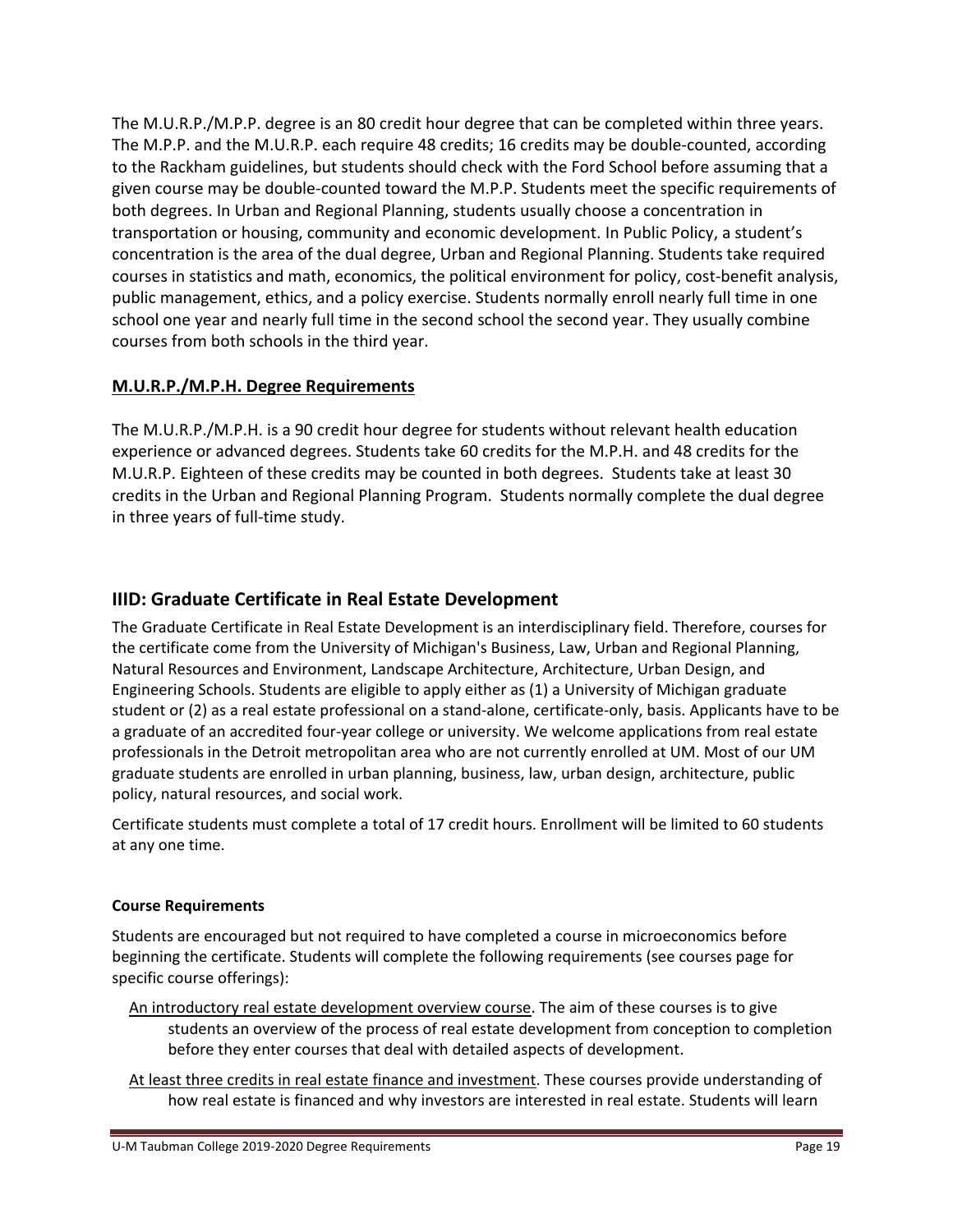about the role of real estate finance in capital markets and about the structure of financing for real estate projects.

- At least three credits in real estate and land use law. These courses provide background in the legal structure that encourages, discourages, and controls different types of real estate development. These courses provide the background for understanding why jurisdictions regulate development and how regulation can enhance the quality of development.
- At least three credits in real estate in the urban development context. These courses encourage students to consider what constitutes desirable development that enhances the quality of life.
- At least three credits in design and implementation. These courses aim to give students background in complex areas of design and implementation of real estate development projects.
- An integrative seminar. This two-credit course will address special topics in real estate with the goal of giving students an opportunity to study specific issues in a seminar setting and to share ideas among all those in the certificate.

Please review the Graduate Certificate in Real Estate Development Requirement Checklist, available online at http://taubmancollege.umich.edu/programs. This should be filed with Stacey Shimones, 2326 Art and Architecture.

## **IIIE: Graduate Certificate in Healthy Cities**

The Certificate in Healthy Cities provides University of Michigan graduate students with a mechanism to study the interdisciplinary relationships linking policy making, health science, and spatial planning in a systematic, focused manner. Although several degree programs at the university offer courses related to cities and public health themes, no single program contains the full breadth of knowledge and skillsets students will need to meet the future health challenges of global urbanism. The certificate program in Healthy Cities offers students a roadmap for integrating discussions of the social, physical, and political determinants of urban public health.

The certificate requires students to complete a minimum of 13 credits of coursework.

#### **Course Requirements**

Students will complete the following requirements (see courses page for specific course offerings):

- Healthy Cities from a Public Health Perspective. These courses examine the social determinants of urban health and descript the history and role of public health professionals in promoting healthful cities and neighborhoods.
- Healthy Cities from a Planning and Design Perspective. These courses highlight the functional interrelationship between the physical from of built environments and the health and wellness of urban inhabitants.
- Healthy Cities from a Public Policy Perspective. These courses provide students with the knowledge to examine and create innovative policy solutions to pressing complex urban public health concerns.
- Specialized coursework requirements. Three credits of specialized elective coursework to be completed in a program of the student's choosing. The specialized coursework experience allows students to explore this triad of knowledge from a variety of perspectives including, for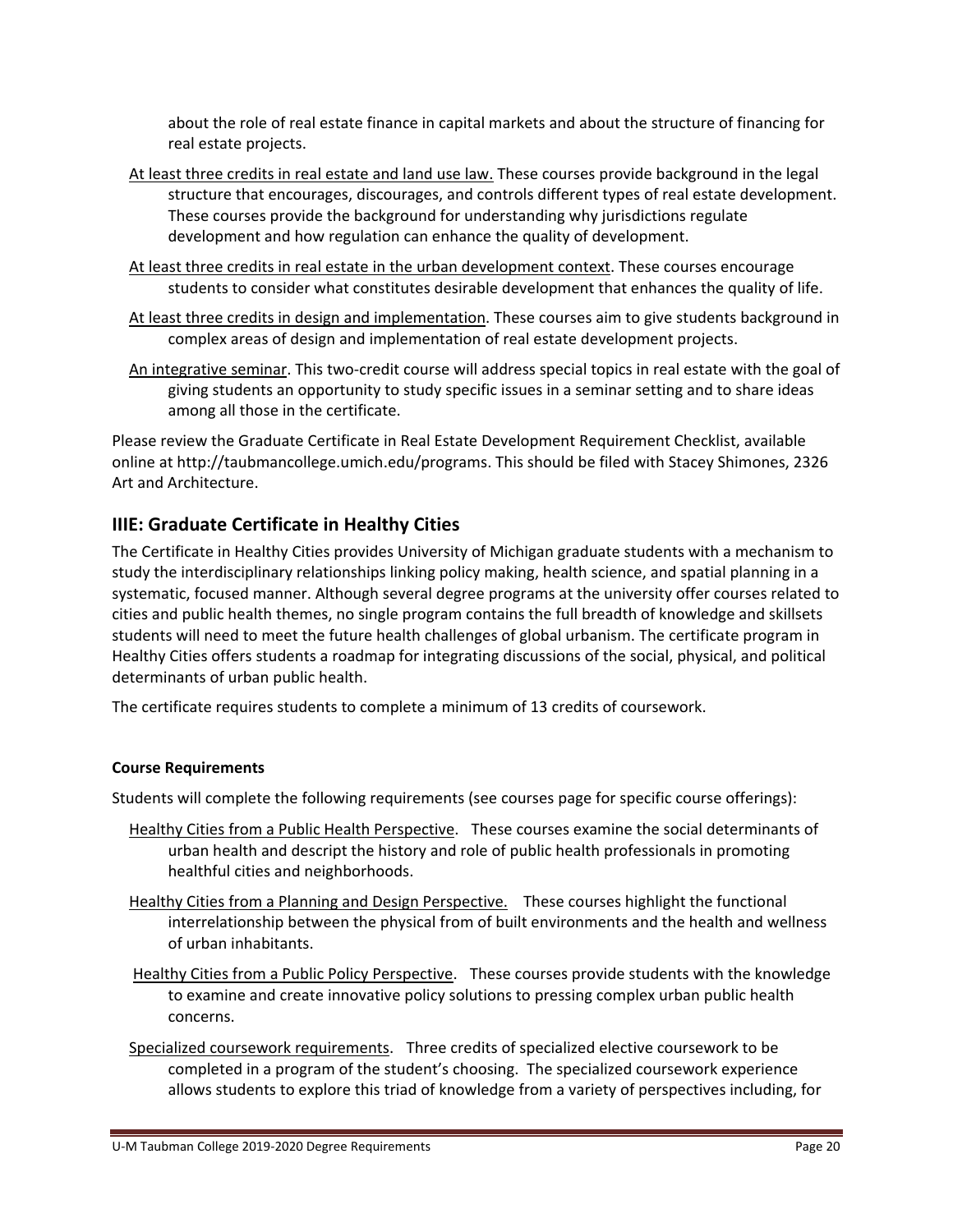instance, health issues in global mega‐cities, urban health equity and social justice, community development and neighborhood health, or urban ecology and public health.

Integrative coursework requirement. One credit from participation in and integrative seminar. The integrative Healthy Cities seminar pulls public health, built environment, and public policy perspectives together into a single classroom.

## **IIIF: Graduate Certificate in Urban Informatics**

Urban informatics is an interdisciplinary field of research and practice that uses information technology for the analysis, management, planning, inhabitation, and usability in cities. The Graduate Certificate in Urban Informatics introduces students to this field, and includes not only technical skills for technology development and data analysis, but also opportunities to explore the ethical, legal, and policy questions created by new urban technologies.

Certificate students must complete a total of 15 credits of coursework.

#### **Course Requirements**

Students will complete the following requirements (see courses page for specific course offerings):

- Introduction to Urban Informatics. The core course will provide students foundational technical and theoretical knowledge, as well as cultivate a student community.
- Urban Context Elective. All students are required to take 3 credits of urban context courses which provide a holistic introduction to an urban policy domain in of their choosing.
- Analytical Methods Elective. The analytical method requirement builds on skills introduced in the core course, providing students with technical skills in one of three areas: *spatial analysis, databases, and data analysis.*
- Programming, Design or Entrepreneurship Elective. All urban informatics students must demonstrate basic proficiency in a computer programming language of their choosing.
- Integrative Coursework Requirement. The integrative experience allows students to integrate the knowledge obtained from other coursework, and can be satisfied 1) by taking a course from a list of approved electives or 2) by completing a project-based course.

## **IIIG: Ph.D. IN URBAN and REGIONAL PLANNING**

## **U.R.P. Ph.D. Degree Requirements**

Degree requirements are divided into two stages: pre‐candidacy and candidacy. The former involves course work and qualifying examinations, after which the student advances to candidacy. The second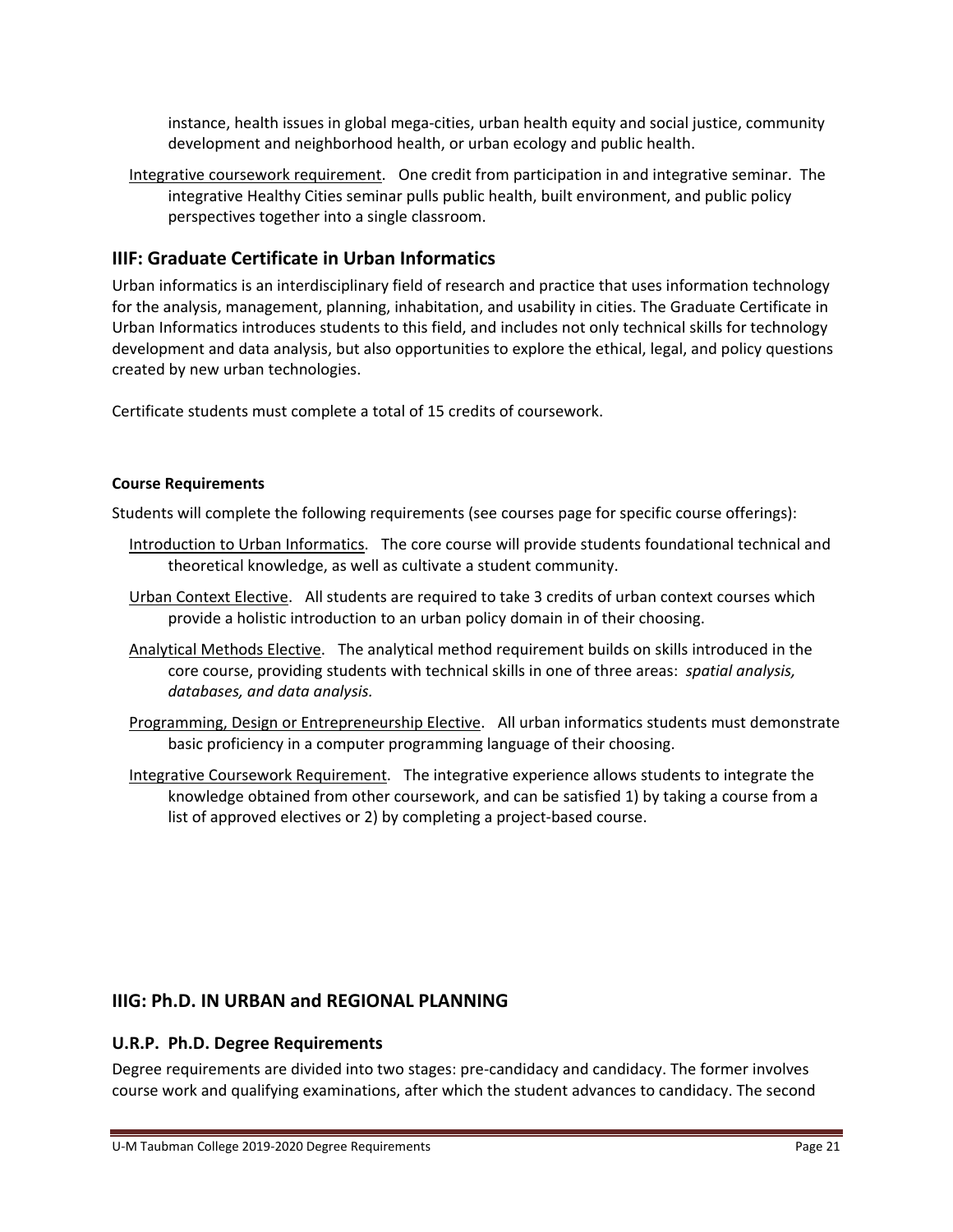stage includes the dissertation research proposal and the completion of the dissertation. The Doctor of Philosophy (Ph.D.) degree in urban and regional planning is granted upon the successful completion and defense of the dissertation.

#### **Pre‐Candidacy Requirements**

Pre-candidacy requirements include five areas:

- Planning theory
- Analytic methods
- Research design
- Primary area of specialization
- Secondary area of specialization

Students meet these requirements through coursework and exams over a two year period. During this time, a student's cumulative grade point average may not fall below a B without academic discipline or probation.

#### **Required Courses**

Four courses are required of all Ph.D. students, including two doctoral‐level planning theory courses and a two-semester research seminar sequence. The two theory courses, Advanced Urban Theory (URP 700) and Epistemology and Reasoning for Planning Research (URP 701), are offered during the fall term in alternating years. These courses are designed to provide doctoral students a solid theoretical foundation for conducting rigorous scholarly inquiry within the planning field. First year students are required to take URP 801 (Research Design) during the winter term of the first year. Second‐year students are required to take URP 802 (Research Seminar) in the winter term of the second year. (total of seven credit hours). These seminars have three objectives. First, it exposes students to various approaches to research related to planning. Second, it enables students to formulate and test out researchable topics among faculty and student peers. Finally, it enables students to gain experience in developing an appropriate research design, in writing a detailed research proposal, and in formally presenting the proposal to an audience of faculty and students in a seminar during winter semester.

#### **Overview of Core Curriculum**

#### **THEORY**

#### **Courses Credit Hours**

| <b>Total</b>                                                                                    | 6–ዓ |
|-------------------------------------------------------------------------------------------------|-----|
| (offered fall term in odd number years)                                                         |     |
| URP 701 Epistemology and Reasoning for Planning Research                                        |     |
| URP 700 Advanced Urban Theory (offered fall term in even number years)                          |     |
| master's degree in urban planning or without a previous equivalent course)                      |     |
| URP 500 Planning Theory and History (Policy Planning Emphasis) (required for students without a |     |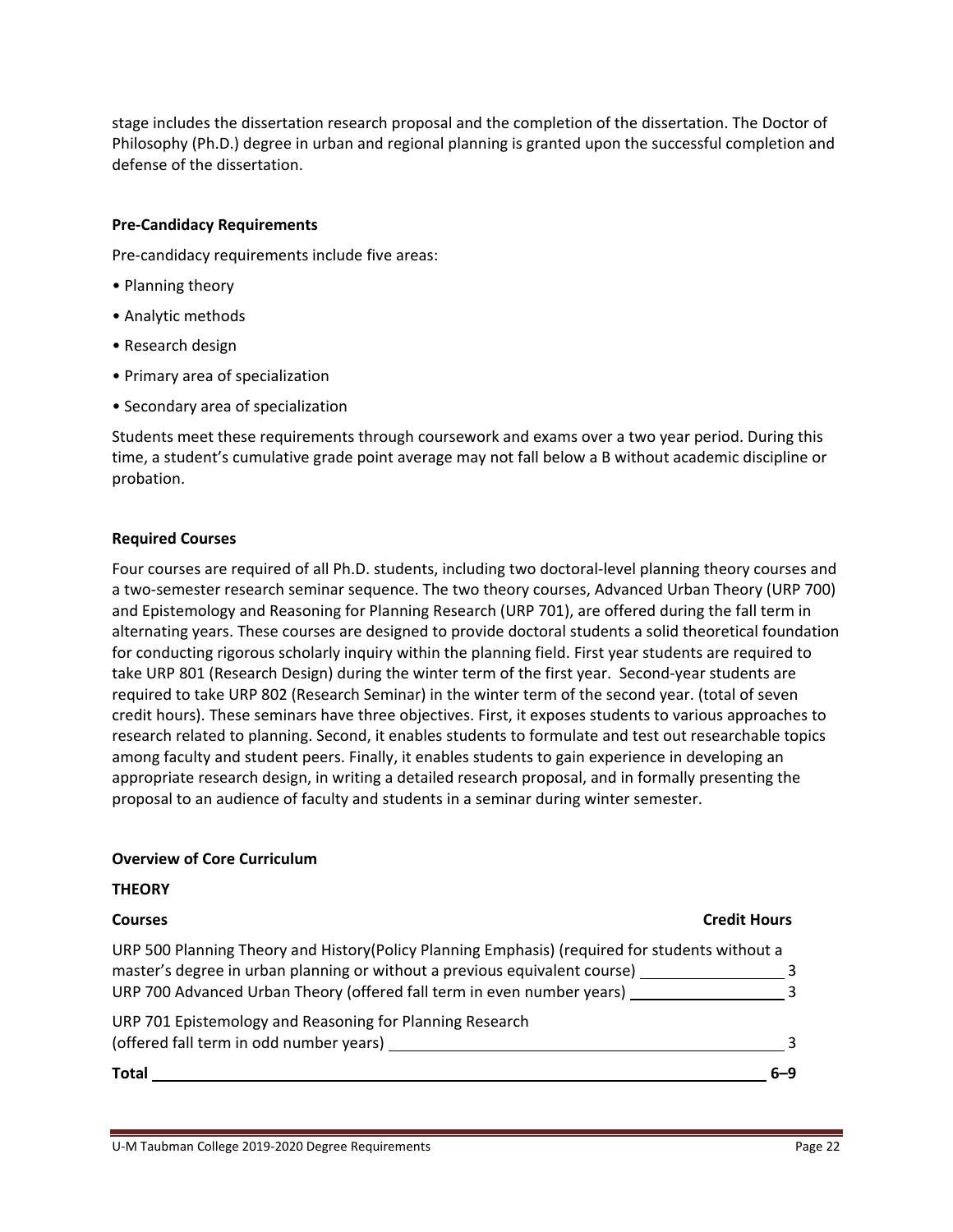NOTE: A written theory examination is given to all eligible students once per year, normally in May (after two years of coursework).

#### **RESEARCH DESIGN and METHODS**

#### **Courses Credit Hours**

| URP 801 Research Design                                                               |   |
|---------------------------------------------------------------------------------------|---|
| URP 802 Research Seminar                                                              |   |
| Analytical Methods (2 semesters graduate level statistics)                            | 6 |
| 2 areas of dissertation-related methods (e.g., spatial analysis, qualitative methods) |   |
| satisfied through 6 credit hours of coursework                                        | 6 |
| <b>Total</b>                                                                          |   |

NOTE: No examination. Requirement is satisfied through grades of B or higher in all courses.

#### **SPECIALIZATION**

| <b>Courses</b>                                                                                                                   | <b>Credit Hours</b> |
|----------------------------------------------------------------------------------------------------------------------------------|---------------------|
| URP 612 Directed Study (literature review in area of specialization, generally<br>completed during the second or third semester) |                     |
| 3 or 4 courses in student-defined area of specialization                                                                         | $9 - 12$            |
| 2 or 3 courses in secondary area of specialization                                                                               | $6 - 9$             |
| <b>Total</b>                                                                                                                     | $18 - 24$           |
| MOTE. Concerted and constitution fundamental based and and the material decoration and concert of an estate is                   |                     |

NOTE: Comprehensive examination (written take‐home and oral) on primary and secondary areas of specialization. Exam tailored to, and scheduled by the student.

| Total core curriculum credit hours | 43–52 |
|------------------------------------|-------|
|                                    |       |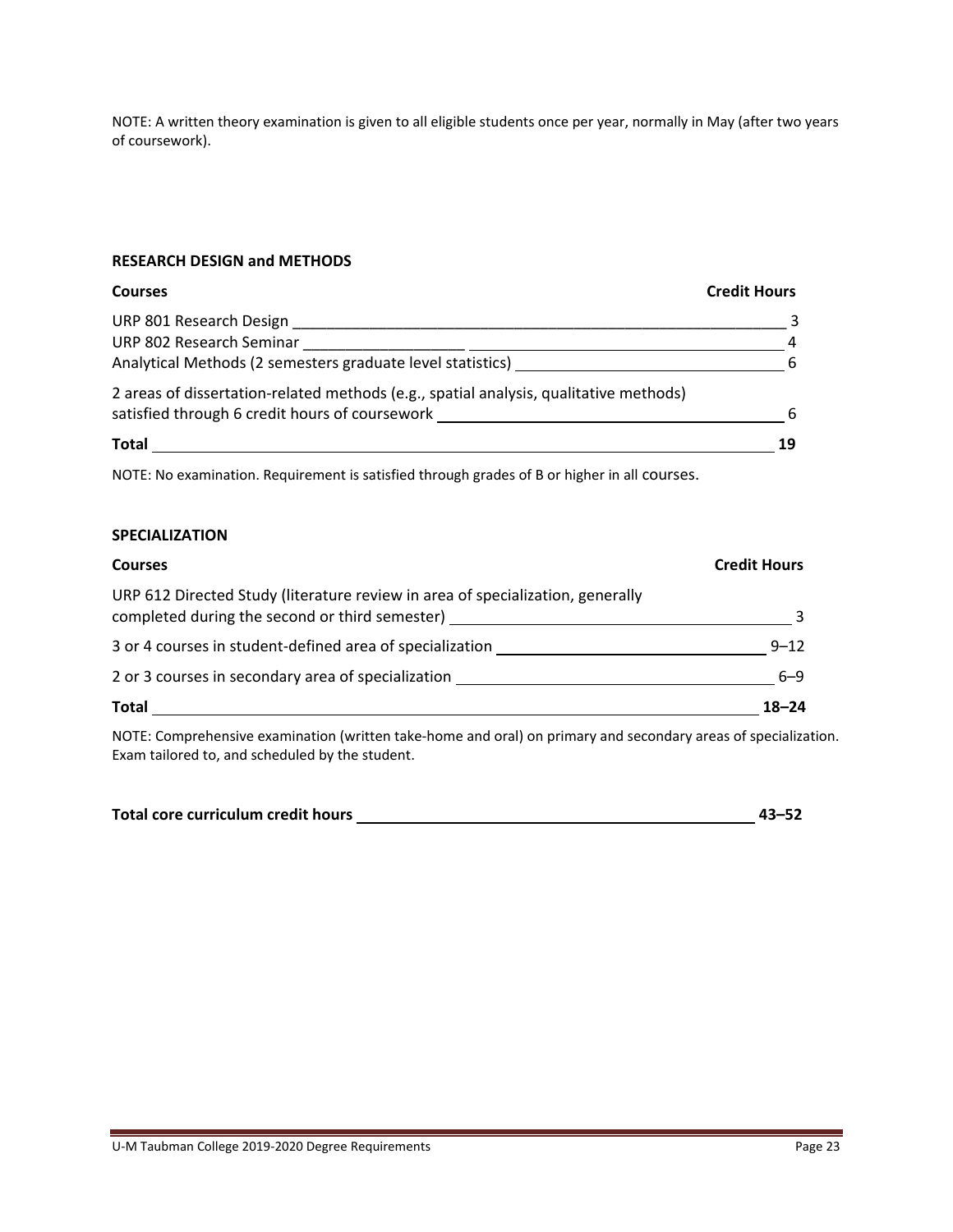# **SECTION IV: ACADEMIC POLICIES AND PROCEDURES**

## **IVA: ACADEMIC POLICIES FOR STUDENTS IN RACKHAM GRADUATE SCHOOL**

Students enrolled in the Ph.D. in Architecture, Master of Science, or the Urban and Regional Planning Program (Master of Urban and Regional Planning, Ph.D. in Urban and Regional Planning) must refer to the Rackham Graduate School online publications for the most up‐to‐date information on admission, programs of study, courses, fees and expenses, financial support, academic standards, and various other policies at the web address below:

Office of Admissions Horace H. Rackham School of Graduate Studies The University of Michigan 106 Rackham Building 915 E. Washington Street Ann Arbor, MI 48109‐1070 Phone: (734) 764‐8129 Fax: (734) 647‐7740 Email: rackadmis@umich.edu Web: http://www.rackham.umich.edu/current‐students/policies

## **IVB: TAUBMAN COLLEGE ACADEMIC POLICIES: GENERAL INFORMATION**

The following information (Section IVB through Section IVF) on academic policies and procedures specifically pertains to students enrolled in the Bachelor of Science in Architecture Degree through the Master of Architecture Degree and the Master of Urban Design Degree.

http://taubmancollege.umich.edu/architecture/students/non‐rackham‐policies

#### **Admission**

Admission requirements and procedures are described on the Taubman College of Architecture and Urban Planning website. Please visit http://taubmancollege.umich.edu/architecture/admissions/apply/ for more information.

#### **Readmission**

Students returning to the Architecture Program who have not been enrolled for more than 12 months must formally apply for readmission. Inquiries should be directed to:

Architecture Admissions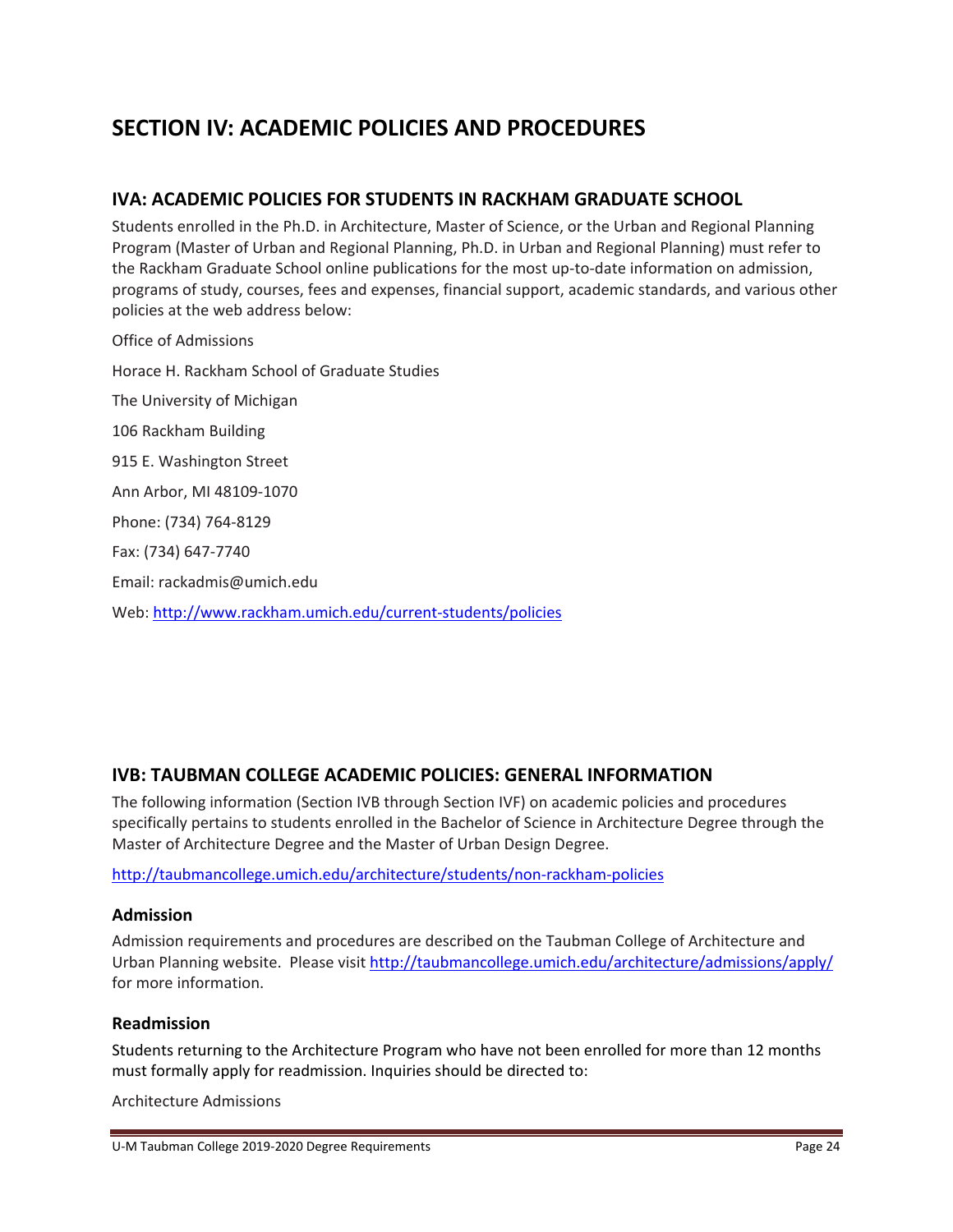2000 Bonisteel Boulevard Ann Arbor, MI 48109‐2069 Phone: (734) 764‐1649 Fax: (734) 763‐2322

The application for readmission should be filed no later than two months before the beginning of the term of re‐enrollment.

### **Orientation**

Taubman College freshman participate in the Office of New Student Programs Orientation. All other Taubman College students are required to attend the Taubman College Orientation prior to the start of classes. It is important that all entering students attend. Students will receive detailed orientation information before the scheduled orientation.

## **Registration**

Students are officially enrolled for a term at the time of registration. Each student completes this registration process by using Wolverine Access, a web-based information system. Students will receive detailed information about registering for courses during the summer before classes begin. Directions for Wolverine Access registration are in the "University of Michigan Schedule of Courses" for a selected term. A late registration fee will be assessed to students who register after the end of the scheduled registration period for any term or program. Please refer to the section on "Fees and Expenses."

#### **Academic Counseling**

The chair of the Architecture Program coordinates academic counseling. Throughout their period of enrollment, students are encouraged to consult with various members of the faculty regarding academic and career goals. Taubman College also has an Academic Advisor who can help with course selection and other needs of the student. Students enrolled in the Master of Architecture Degree are required to have a Program Planning Form, signed by a faculty advisor, on file with the college Registrar. Although faculty and administrators may assist a student in arranging an academic degree, the student is ultimately responsible for meeting all degree requirements.

## **Repeating Courses in the Bachelor of Science in Architecture Degree**

A student must repeat a course that he or she has failed if the course is either a required course or a prerequisite for another course that the student wishes to take.

1. If a student earns a grade below "D" (1.0) in a required course, he or she must repeat the course

2. If a student earns a grade below "D" (1.0) in a course that is a prerequisite for a later course in a sequence, he or she may continue with the next course in the sequence, but must repeat the failed course.

3. If a student earns a grade below "D" (1.0) in a second course (whether consecutive or not) in a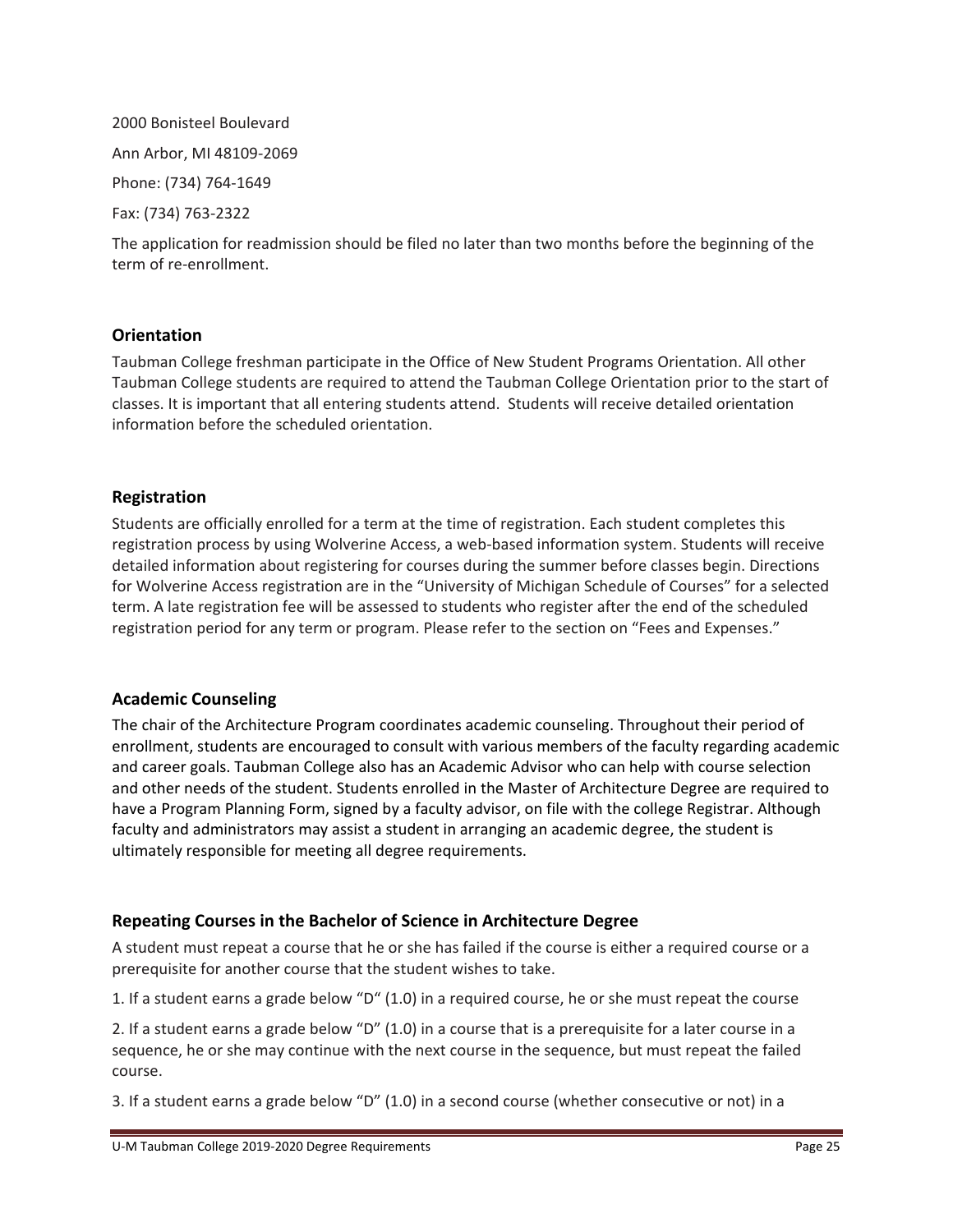sequence, he or she cannot continue with subsequent courses in the sequence until all earlier courses in the sequence have been satisfactorily completed prior to (and not concurrent with) election of the next course in the sequence.

4. If a student withdraws from a required course, he or she must repeat that course in its entirety at a later date. If the course is a prerequisite for a later course in a sequence, the course in which the withdrawal occurred must be satisfactorily completed prior to (and not concurrent with) election of the later course.

5. When a student is required to repeat a course and when, in the interim, the credit hours have changed and/or the course content has changed significantly, the program chair shall determine the extent of the remedial work required.

## **Repeating Courses in the Master of Architecture Degree and Master of Urban Design**

A student must repeat a course that he or she has failed if the course is either a required course or a prerequisite for another course that the student wishes to take.

1. If a student earns a grade below "C‐" (1.7) in a required course, he or she must repeat the course

2. If a student earns a grade below "C-" (1.7) in a course that is a prerequisite for a later course in a sequence, he or she may continue with the next course in the sequence, but must repeat the failed course.

3. If a student earns a grade below "C‐" (1.7) in a second course (whether consecutive or not) in a sequence, he or she cannot continue with subsequent courses in the sequence until all earlier courses in the sequence have been satisfactorily completed prior to (and not concurrent with) election of the next course in the sequence.

4. If a student withdraws from a required course, he or she must repeat that course in its entirety at a later date. If the course is a prerequisite for a later course in a sequence, the course in which the withdrawal occurred must be satisfactorily completed prior to (and not concurrent with) election of the later course.

5. When a student is required to repeat a course and when, in the interim, the credit hours have changed and/or the course content has changed significantly, the program chair shall determine the extent of the remedial work required.

## **Withdrawal from the Degree**

A student who terminates his or her enrollment during the term is required to officially withdraw. The student is responsible for initiating the withdrawal; he or she should contact the college registrar. Any refund of fees is handled in accordance with University regulations as described in the section on Fees and Expenses.

## **Student Records**

An academic file is maintained by the college for each student. The file contains admission materials, academic records and transcripts, correspondence, etc. The college endorses the university's Policy on Student Records, which meets the standards set forth in the Family Educational Rights and Privacy Act of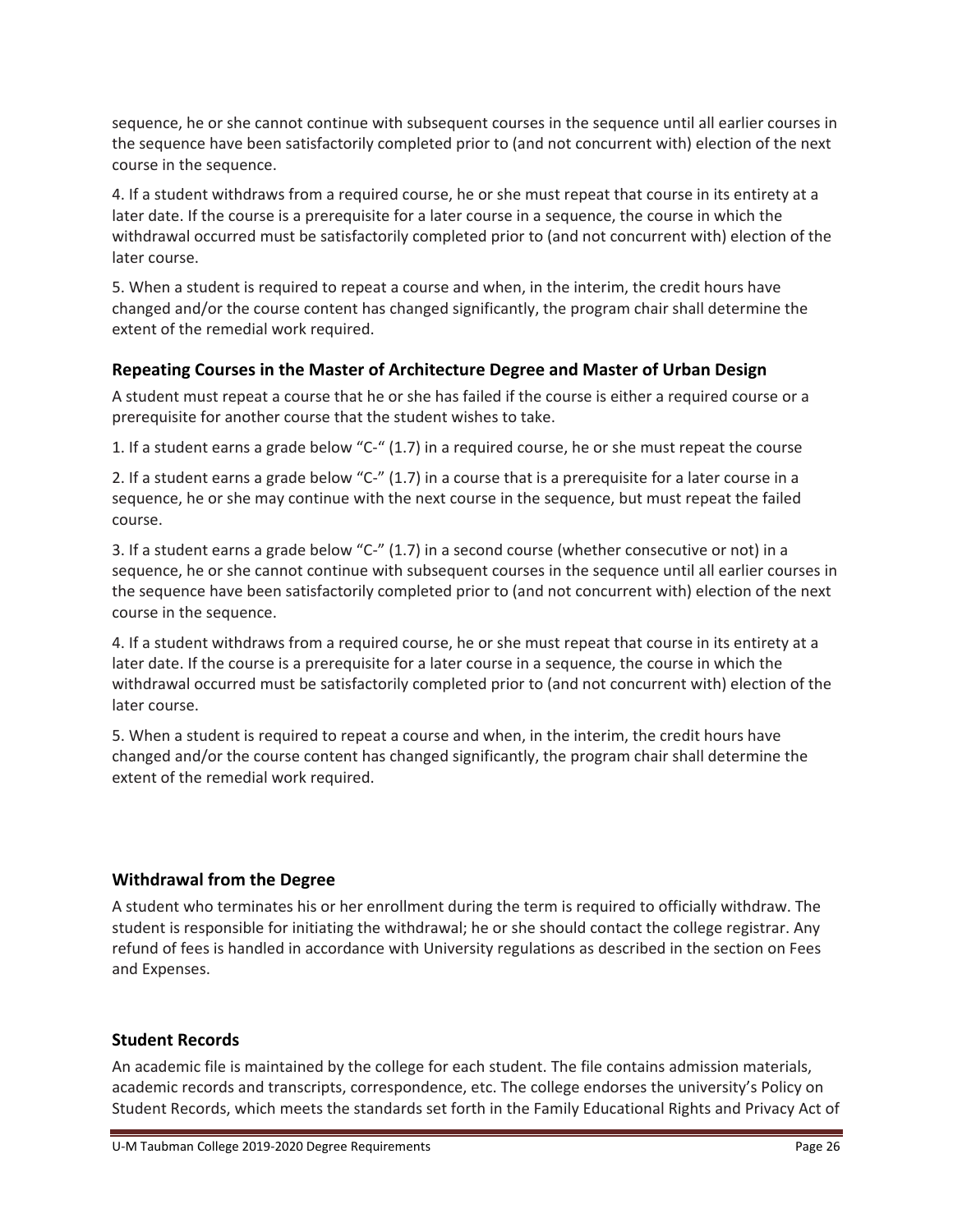1974. Each student has the right to examine all materials in his or her file, except as prohibited by the above policies.

The college registrar and the administrative officers of the college, or their appointed representatives, shall have direct access to all records. All other persons, including faculty, may have access to portions of a student's record only when so authorized by the student.

## **Joint/Dual Degrees**

Students wishing to pursue a dual degree other than those described are advised to contact the College Registrar. Requests are approved on an individual basis.

### **Retention of Student Work**

The faculty reserves the right to retain examples of student work, done in conjunction with class assignments, for purposes of illustration, instruction, and exhibition.

## **College Use of Digital Media**

The college may record/capture video, audio, and/or images of students and student work during regular college activities (i.e. class sessions, lectures, exhibits, studio critiques, group meetings, etc.). These media may be made available in various forms to descript and/or promote college activities and programs in a variety of ways consistent with the mission of the college and university.

## **IVC: TAUBMAN COLLEGE ACADEMIC POLICIES: COURSE ELECTIONS**

#### **General Policy**

Students in the Architecture Program are not required to have election worksheets or drop-add forms signed and stamped by the college registrar, provided they are registering or making changes within the official registration/drop‐add period for any given term. Except under extraordinary circumstances, students will not be allowed to drop, add, or modify courses after the official drop-add deadline published in the university's time schedule. Any modifications to course elections after this date are subject to approval from the instructor(s) involved and/or the program chair or the chair's designee.

It is the responsibility of each student to adhere to the college's policies and procedures for course elections as described below. The college registrar reviews the class scheduled of all students to make sure they have complied with policy, but this does not take place until after the drop-add deadline has passed. If a student has not followed the college's policies and procedures, the registrar has the authority to change course elections consistent with the following rules. The student will be notified of such changes. Students should contact the registrar if they have any questions.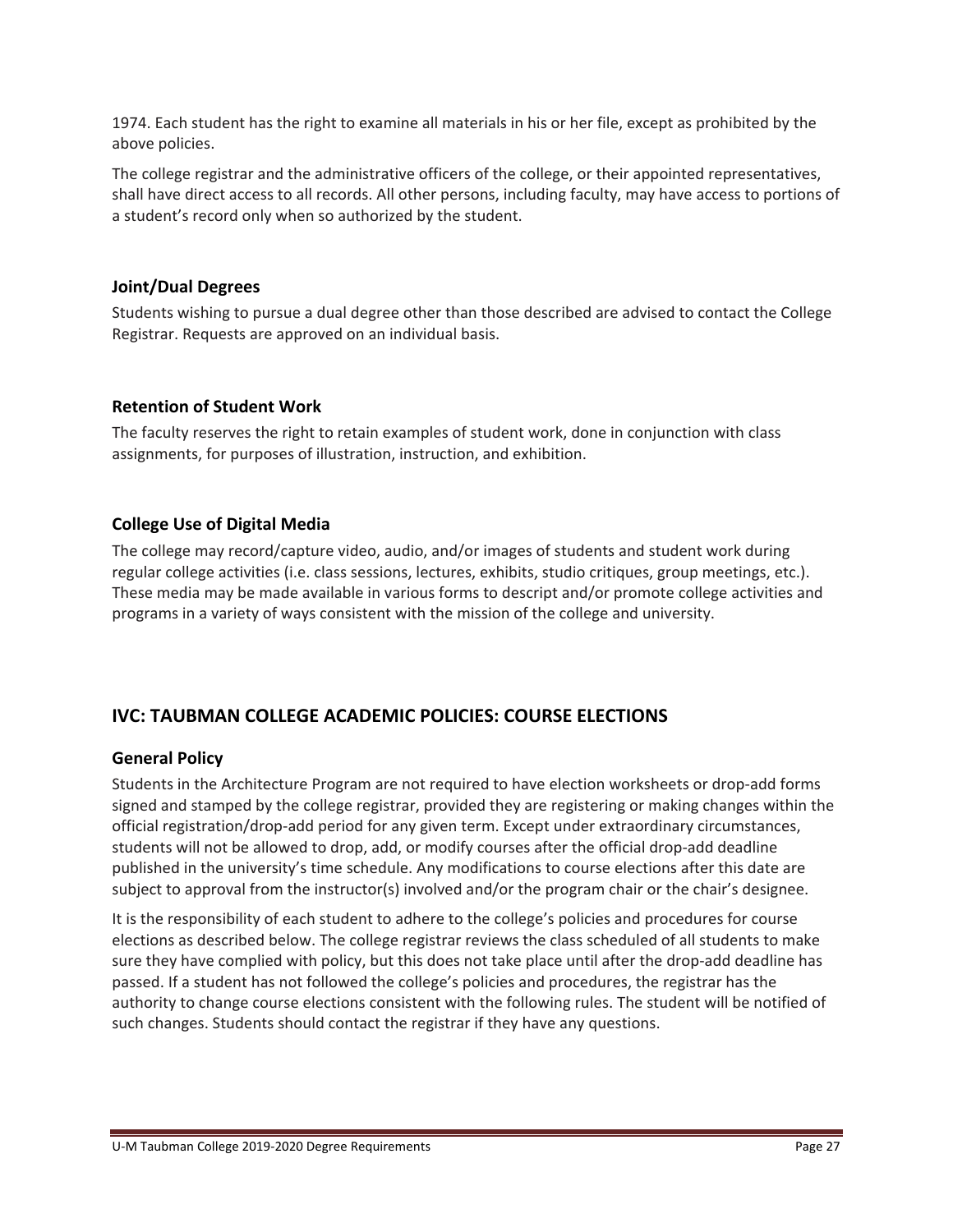## **Dropping and Adding**

Students may drop and/or add courses through the third week of any full term and the second week of any half term. A course officially dropped after this deadline will appear on the academic record with the designation "W" (withdrawal). No credit is awarded toward the degree and grade point averages are not affected. A withdrawal from a course does not result in tuition reimbursement. An unofficial drop is when the student does not complete a course and does not obtain permission for a withdrawal. Unofficial drops are recorded on the academic record as an "ED". Provided the course is taken for a letter grade, an "ED" will be counted as an "E" when calculating grade point averages and no credit is awarded toward the degree.

### **Auditing Courses**

A student may elect or modify a course as an official audit (visit) through the third week of any full term and the second week of any half term. Permission of the instructor (a signature on an election worksheet or drop-add form) is required and regular fees are assessed. A course elected as an official audit will appear on the academic record with the designation "VI," but no credit will be awarded toward the degree and grade point averages are not affected. It is the responsibility of the student to make arrangements with the instructor as to class attendance, assignments, and/or exams to be completed. Unsatisfactory completion of these requirements, as determined by the instructor, will result in an "ED" (unofficial drop) on the academic record. The "ED" will not affect grade point `averages because the course was not elected for a letter grade.

#### **Pass/Fail**

A student may elect or modify a course to pass/fail through the third week of a full term and the second week of a half term, but under the following conditions:

- 1. Students in the M.Arch degree may not take courses pass/fail
- 2. Courses offered by Taubman College may not be taken pass/fail

3. Courses taken to fulfill pre‐professional requirements for the B.S. degree—art, English, mathematics, physics, digital drawing, humanities, natural sciences, and social sciences—may not be taken pass/fail

- 4. Courses taken as substitutes for required classes may not be taken pass/fail
- 5. English Language Institute courses may not be taken pass/fail
- 6. A maximum of one course per term may be taken on a pass/fail basis

Credit hours for courses satisfactorily completed as pass/fail will apply toward the degree, but grade point averages are not affected. Instructors are not informed of those students taking a course on a pass/fail basis. Instructors report grades as usual and the Office of the Registrar makes the following conversions:

- A through C‐ is entered on the academic record as "P" (pass) for credit
- D+ through E is entered on the academic record as "F" (fail) for no credit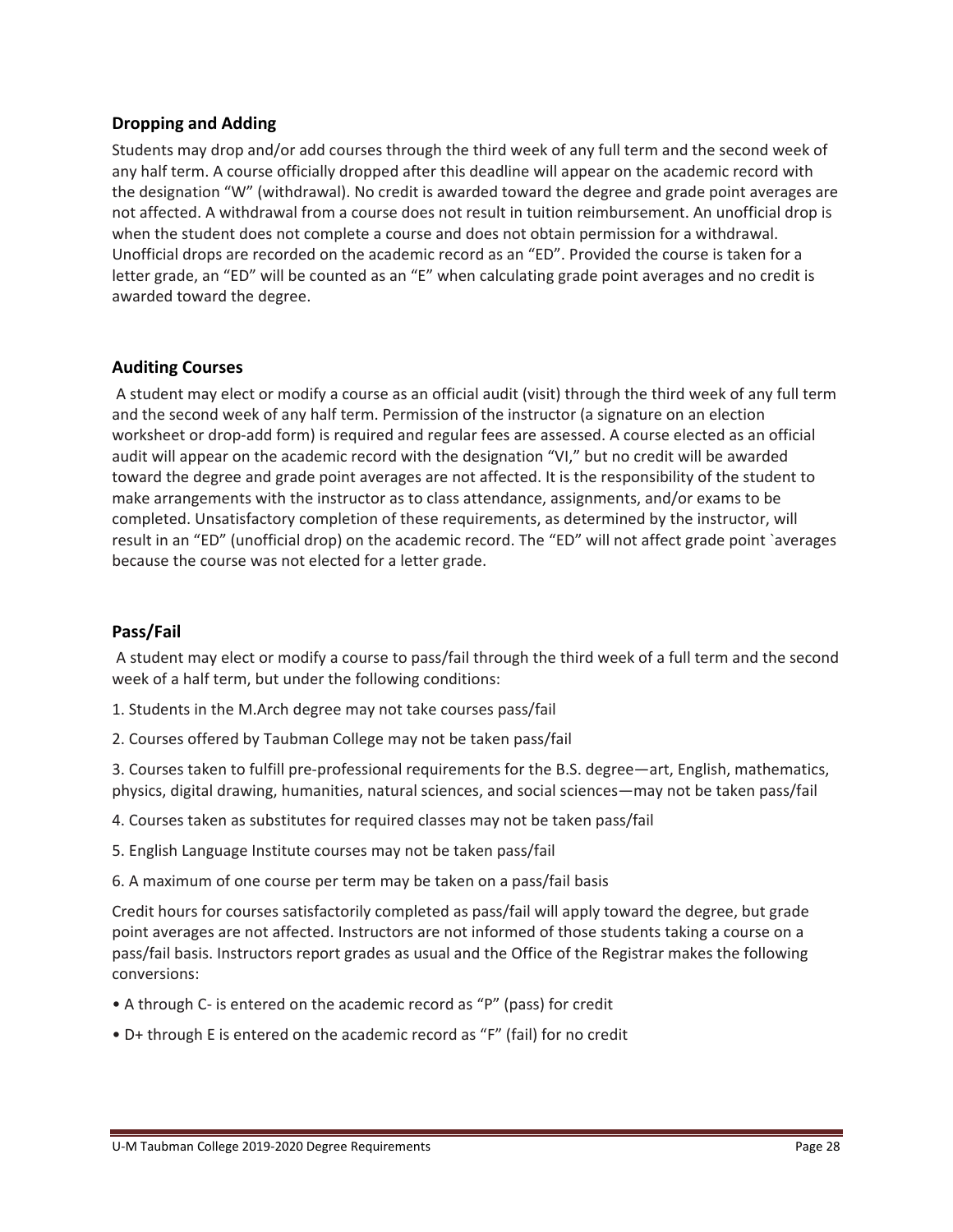## **Architecture Independent Study**

An independent study course is designed by you, the student, in consultation with a faculty member, to investigate an area of field of specialization not normally covered in a regularly scheduled course offering by the department.

Undergraduate students must use Arch 300 or Arch 400 as an independent study number. Permission of the instructor (an override) is required. Graduate students must use Arch 600 (Arch 593 for Architectural History) as an independent study number. Permission of the instructor and approval by the program chair are required. Students should obtain a Tutorial Studies Approval Form from the college registrar. Only one Tutorial Studies course may be elected per term, and no more than 6 credit hours of Tutorial Studies credit may apply toward the M.Arch degree.

## **IVD: Taubman College Academic Policies: Transfer of Credit**

## **Transfer of Credit**

Credit hours approved for transfer from another program, unit, or institution will appear on the student's transcript and will count toward the B.S. degree. Only credit hours, and not grades or honor points, will be posted to the student's record. Requests for transfer of credit should initially be made to the college registrar. In some cases, approval from the program chair is necessary.

Note: In order for course credits from external (non‐UM) institutions to be eligible for transfer to the architecture program, students must achieve a grade of C or better in those courses.

## **Undergraduate**

For undergraduate students, credit for academic courses from other units of the university and other institutions is evaluated by the Architecture program. All credit earned in other units of the university, except remedial courses below normal college-level and introductory officer education courses, will transfer.

Credit earned through high school advanced placement exams, conducted nationally by the CollegeBoard, will transfer, provided the scores meet university standards (see www.admissions.umich.edu/drupal/AP‐IB‐credit. No credit will be awarded for placement exams offered by other departments of the university or by other institutions. Not more than 7 credit hours of nonacademic or technical courses earned at other institutions may be transferred; such credit is evaluated by the Architecture Program.

## **Course Waivers**

A student may petition to receive a course waiver in a course he or she has already completed at another accredited university. The student must submit a waiver request form to the faculty member teaching the course in which he or she is seeking the waiver and submit supporting documentation, including but not limited to course syllabus, assignments, projects, papers, and tests to demonstrate sufficient knowledge of the subject. The granting of a waiver is at the discretion of the individual faculty member. If a student receives a course waiver, he or she has fulfilled that requirement, but no credit hours will be granted. The student will need to register for another course of equal credits in place of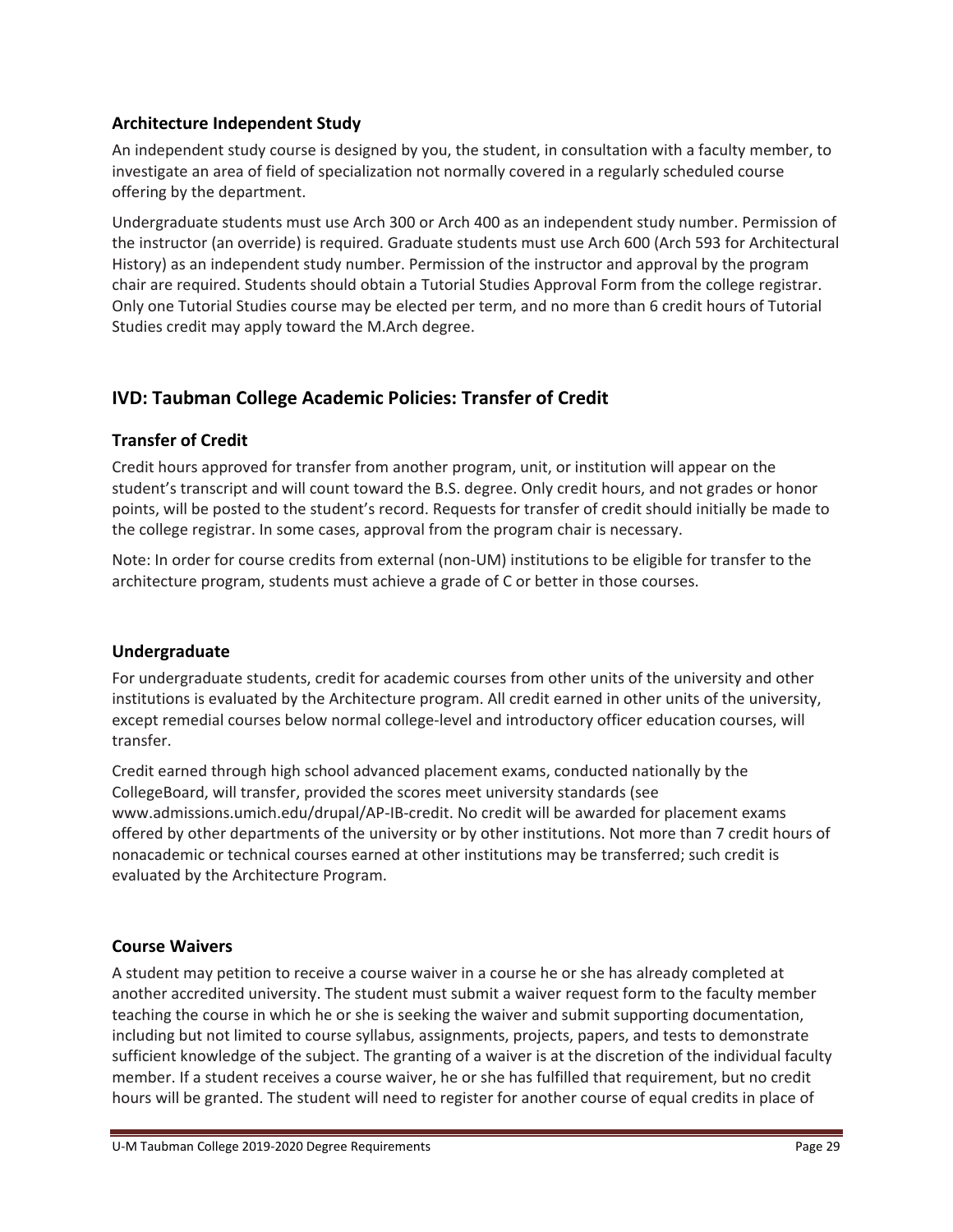the waived course. For graduate students, the selected replacement course should be 500 level or above.

## **IVE: TAUBMAN COLLEGE ACADEMIC POLICIES: GRADING**

#### **Grading**

Course grades are awarded on a letter system, A through E. These letter grades are translated into honor points for each hour of course credit, as follows:

| $A = 4.0$  | $B - 2.7$ | $D+ = 1.3$ |
|------------|-----------|------------|
| $A - 3.7$  | $C + 2.3$ | $D = 1.0$  |
| $B+ = 3.3$ | $C = 2.0$ | $D - 0.7$  |
| $B = 3.0$  | $C = 1.7$ | $E = 0.0$  |

In addition, the following notations are used to indicate unresolved academic situations:

- ED....................unofficial drop
- I.........................incomplete
- NR....................no report from instructor
- X.......................absent from examination
- Y.......................course extends beyond published schedule of term

No honor points are given for courses in which any of these grades are assigned. Students receiving a grade of ED or NR are advised to contact the college Registrar immediately. Students earning grades of I or X are advised to read the section on Incomplete Grades and to contact their instructors immediately.

## **Grade Point Average**

The grade point average (GPA) for a term is calculated by dividing the Michigan honor points (MHP) earned during the term by the number of Michigan semester hours (MSH) elected for the term. The cumulative grade point average is calculated by dividing the total of all Michigan honor points earned during enrollment in the degree by the number of Michigan semester hours elected in that program. The Michigan semester hours to not include credit hours:

- 1. Transferred from another program, unit, or institution
- 2. For courses elected pass/fail or audit
- 3. For professional work experience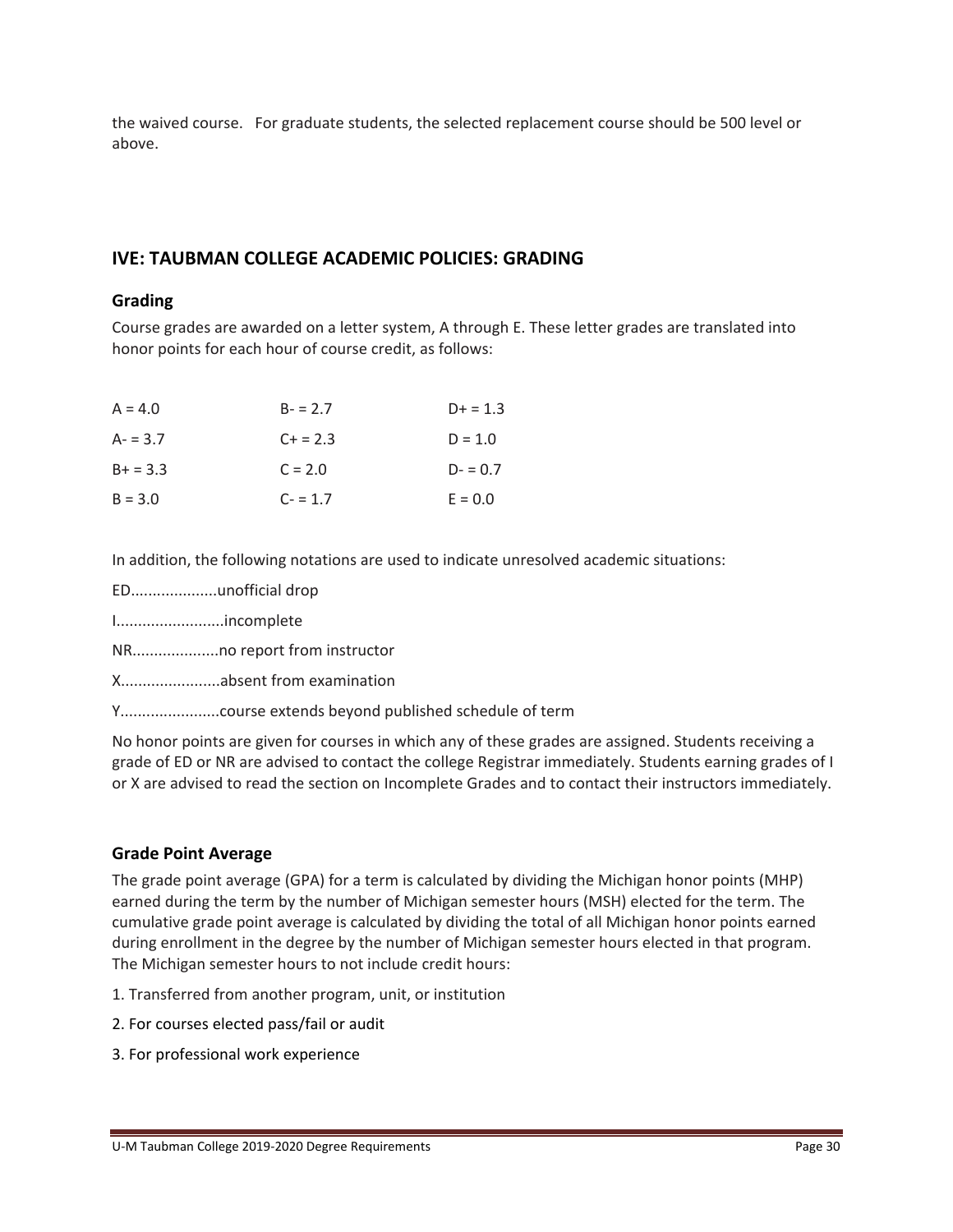## **Term Grades/Transcripts**

Students enrolled on the Ann Arbor campus obtain grades through Wolverine Access on the Web. Grades for the current term will be available as they are entered in the computer system at the end of the term. Official transcripts must be obtained from the Transcript Department within the Office of the Registrar.

## **Incomplete Grades**

When a student is unable to complete the required work for any course because of illness or for other reasons acceptable to the instructor and only when the amount of unfinished work is small, the instructor may report a grade of "I" (incomplete). As soon as a student learns that an "I" grade has been (or will be) reported, he or she shall immediately contact the instructor. The instructor shall explain to the student the work that must be made up and shall set a time period for its completion within the limits described below. A final grade must be submitted to the Registrar within two months following the last day of classes of the term in which the "I" grade was earned. This deadline may be extended for just cause provided the instructor files a time extension form with the Registrar prior to the two‐month deadline. No extension will be granted beyond the last day of classes of the first full term (fall, winter or spring/summer) following the term in which the "I" grade was earned, unless such an extension is approved by the Program Chair. If the final grade is not submitted prior to the two month (or extended) deadline, the "I" grade will lapse to an "E."

## **Good Standing**

To be in good standing in the undergraduate degree, a student must have a GPA of at least 2.0 for the term just concluded and a cumulative GPA of at least 2.0. To be in good standing in the graduate degree, a student must have a GPA of at least 3.0 for the term just concluded and a cumulative GPA of at least 3.0.

## **IVF: TAUBMAN COLLEGE ACADEMIC POLICIES: GRADUATE ARCHITECTURE HONORS**

Those students in the Master of Architecture or Master of Urban Design degree programs earning a cumulative GPA in the top 5% of their graduating class shall graduate with high distinction; students earning a GPA in the top 5%‐10% of the class shall graduate with distinction. These honors will be entered on the student's transcript and diploma.

## **IVG: TAUBMAN COLLEGE ACADEMIC POLICIES: ACADEMIC DISCIPLINE**

## **Definition of Academic Discipline**

Any student not in good standing is on academic discipline under one of the following categories: Action pending, probation, further enrollment withheld or reinstated on Probation. As soon as possible after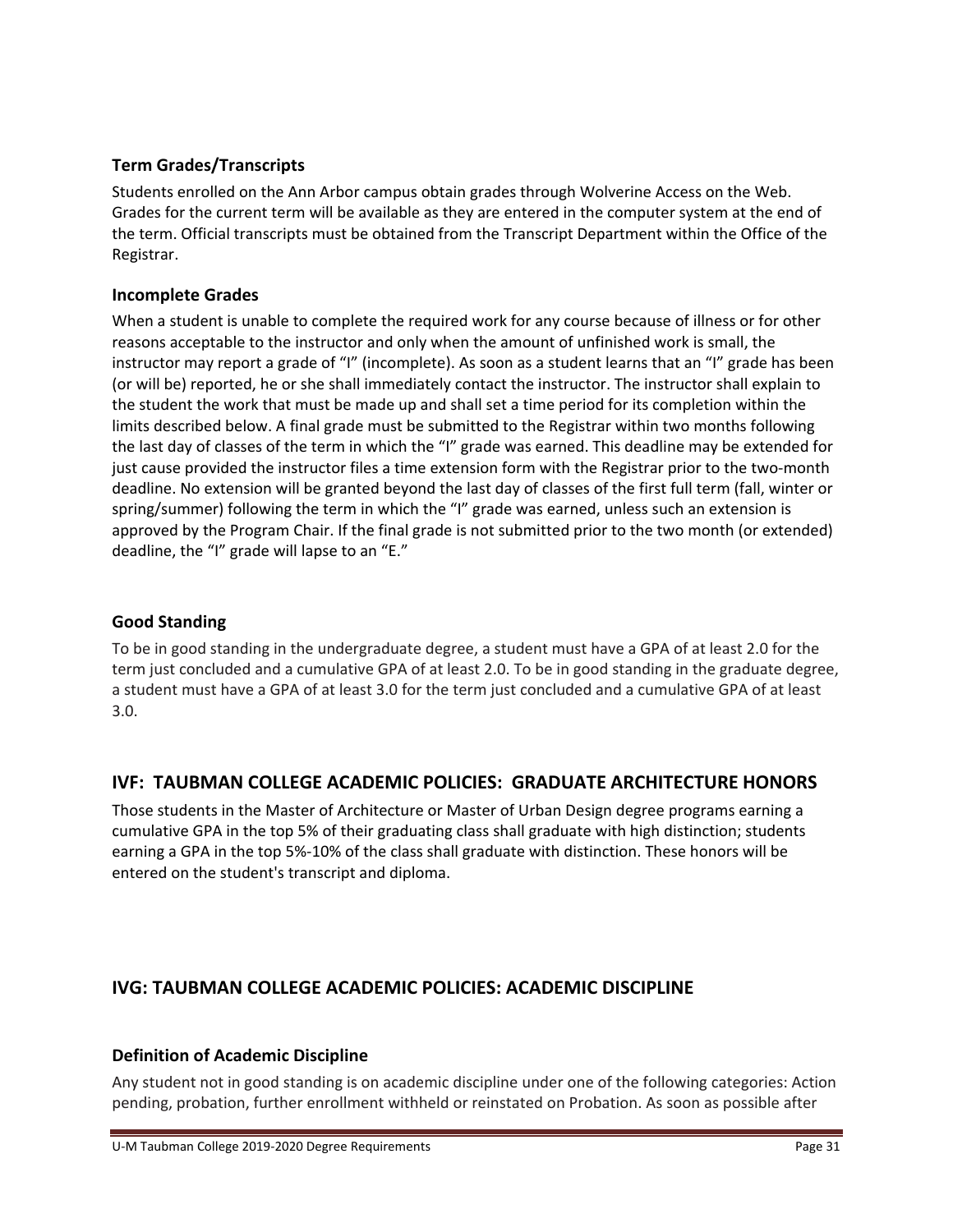the college receives the transcripts, all students on academic discipline will be notified of their status. Each student so notified should contact the college registrar immediately. For students on academic discipline, the program chair (or chair's designee) has the right and responsibility to approve course elections and changes, to require the election of specific courses and to establish a maximum or minimum number of courses and credit hours. The final responsibility for the administration of matters related to academic discipline rests with the committee on academic standing. All actions of academic discipline are entered on, and become a permanent part of, the student's academic record; except that when such action results from administrative, faculty, or staff error, the entry will be expunged. As soon as the student corrects all academic deficiencies, record clear is noted on the transcript, and the student is again in good standing.

In this policy on academic discipline, term, except as modified, refers to either a full term or a half term. When a student elects less than 6 credit hours in a term, his or her academic status will normally be determined by counting the current term and the preceding term as a single combined term; except that if this totals more than 20 credit hours, the status will normally be determined by counting the current term and the following term as a single combined term.

## **Action Pending**

Action pending is assigned when the academic record of a student not on probation or reinstated on probation is incomplete (grades of ED, I, NR, or X) for the term just concluded, and when failure to correct this deficiency will result in a term GPA and/or cumulative GPA below 2.0 (undergraduate)/3.0 (graduate). Action pending is assigned only for the two‐month period permitted for finishing incomplete work. At the end of this makeup period, the student's academic record will be reviewed again and a status of either good standing or probation will be assigned, except that further enrollment withheld may be invoked in cases of extremely poor academic performance.

#### **Probation**

Probation is assigned when a student not already on probation or reinstated on probation has a deficiency of:

- 1. Less than 10 honor points below a 2.0 (undergraduate)/3.0 (graduate) for the full term just concluded
- 2. Less than 5 honor points below a 2.0 (undergraduate)/3.0 (graduate) for the half term just concluded

3. Below a cumulative 2.0 (undergraduate)/3.0 (graduate) GPA Probation is assigned for a period of one term only, during which the student is required to:

- 1. Earn at least a 2.0 (undergraduate)/3.0 (graduate) GPA for that term
- 2. Raise his or her cumulative GPA to at least 2.0 (undergraduate)/3.0 (graduate)
- 3. Meet any other special conditions of the probation

If a student satisfies all requirements of the Probation, he or she is again in good standing. If a student fails to satisfy all of these requirements, a status of further enrollment withheld is assigned. The student may not continue in the degree unless he or she successfully appeals that action.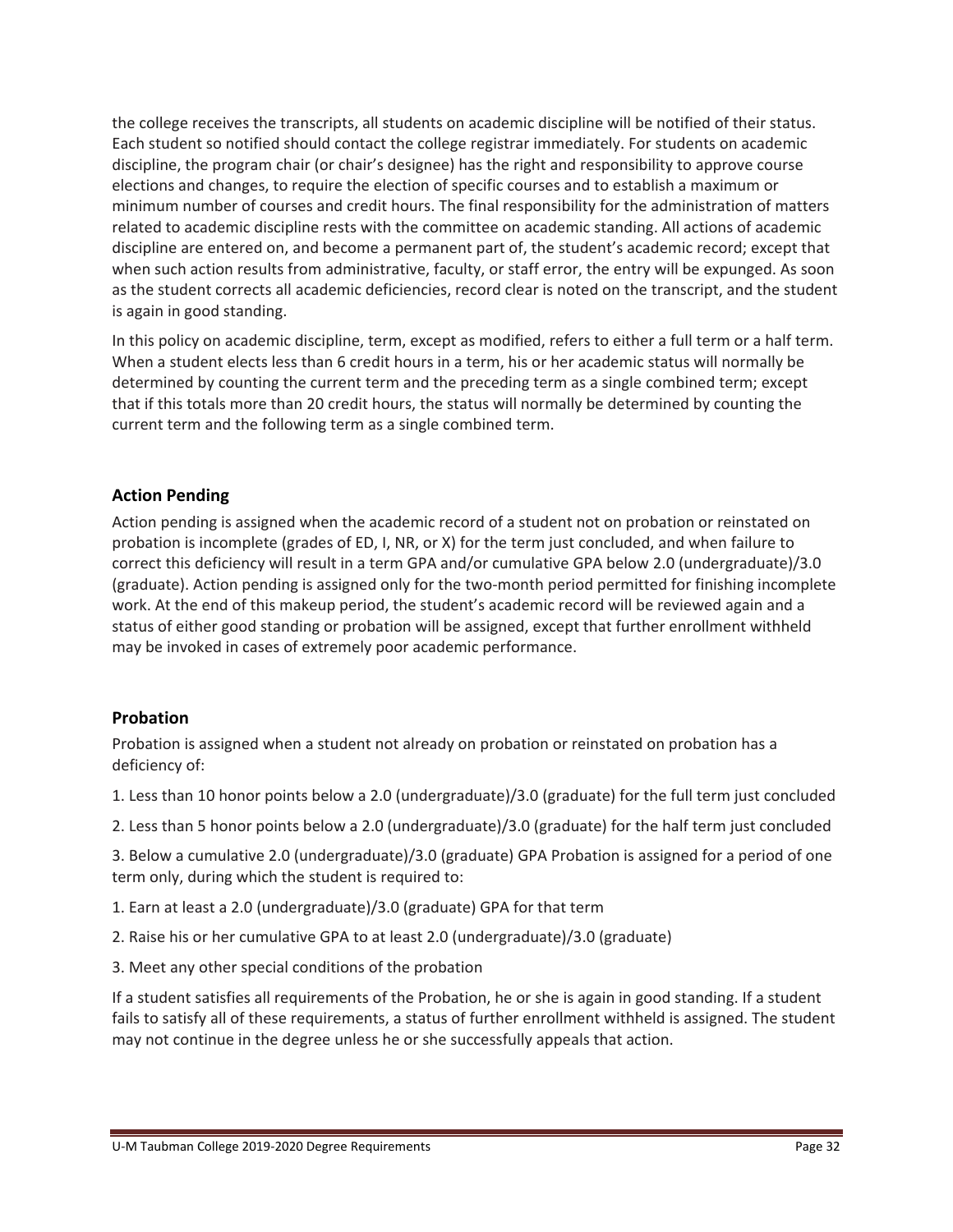## **Further Enrollment Withheld**

Further enrollment withheld is assigned when a student is in severe academic difficulty. Specifically, one of the following:

1. If the term GPA, the cumulative GPA, or any combination thereof is below 2.0

(undergraduate)/3.0 (graduate) for two successive terms.

2. If there is a deficiency of 10 or more honor points below either a 2.0 (undergraduate)/3.0 (graduate) full term GPA or cumulative GPA

3. If there is a deficiency of 5 or more honor points below either a 2.0 (undergraduate)/3.0 (graduate) half term GPA

4. If there is lack of reasonable progress toward a degree

5. If a student on probation or reinstated on probation fails to meet all requirements of the probation

When further enrollment is withheld and if the student is not already on Reinstated on Probation, he or she has the privilege of appealing the action, in accordance with procedures established by the committee on academic standing. The student will be required to explain in writing the particular reasons for the low academic performance and to present a compelling argument why continuing enrollment or readmission should be permitted. Each case will be carefully considered on its own merits. If the committee on academic standing approves the appeal, the student is reinstated on probation. If the committee denies the appeal, the student is prohibited from enrolling in the college normally for at least two full terms, and the status of further enrollment withheld continues in effect. During the last term of the required disenrollment period, the student may petition for reinstatement by presenting evidence that, during this period, he or she has taken steps to substantially improve his or her chances for academic success in the remainder of the degree. If the committee approves this petition, the student is reinstated on probation.

#### **Reinstated on Probation**

Reinstated on probation is assigned following a student's successful appeal, or subsequent petition, of further enrollment withheld. Reinstated on probation is assigned for a period of one term only during which the student is required to:

1. Earn at least a 2.0 (undergraduate)/3.0 (graduate) GPA for the term, unless a higher GPA is prescribed by the committee on academic standing

2. Raise his or her cumulative GPA to a level prescribed by the committee on academic standing

3. Meet any other special conditions of the probationary reinstatement

If a student satisfies all requirements of the probationary reinstatement and has a cumulative GPA of at least 2.0 (undergraduate)/3.0 (graduate), he or she is again in good standing. If a student satisfies all conditions of the probationary reinstatement except that the cumulative GPA is still below 2.0 (undergraduate)/3.0 (graduate), he or she is on probation. If a student fails to satisfy the requirements of the probationary reinstatement, further enrollment is automatically withheld and further appeal for continuing enrollment is not permitted.